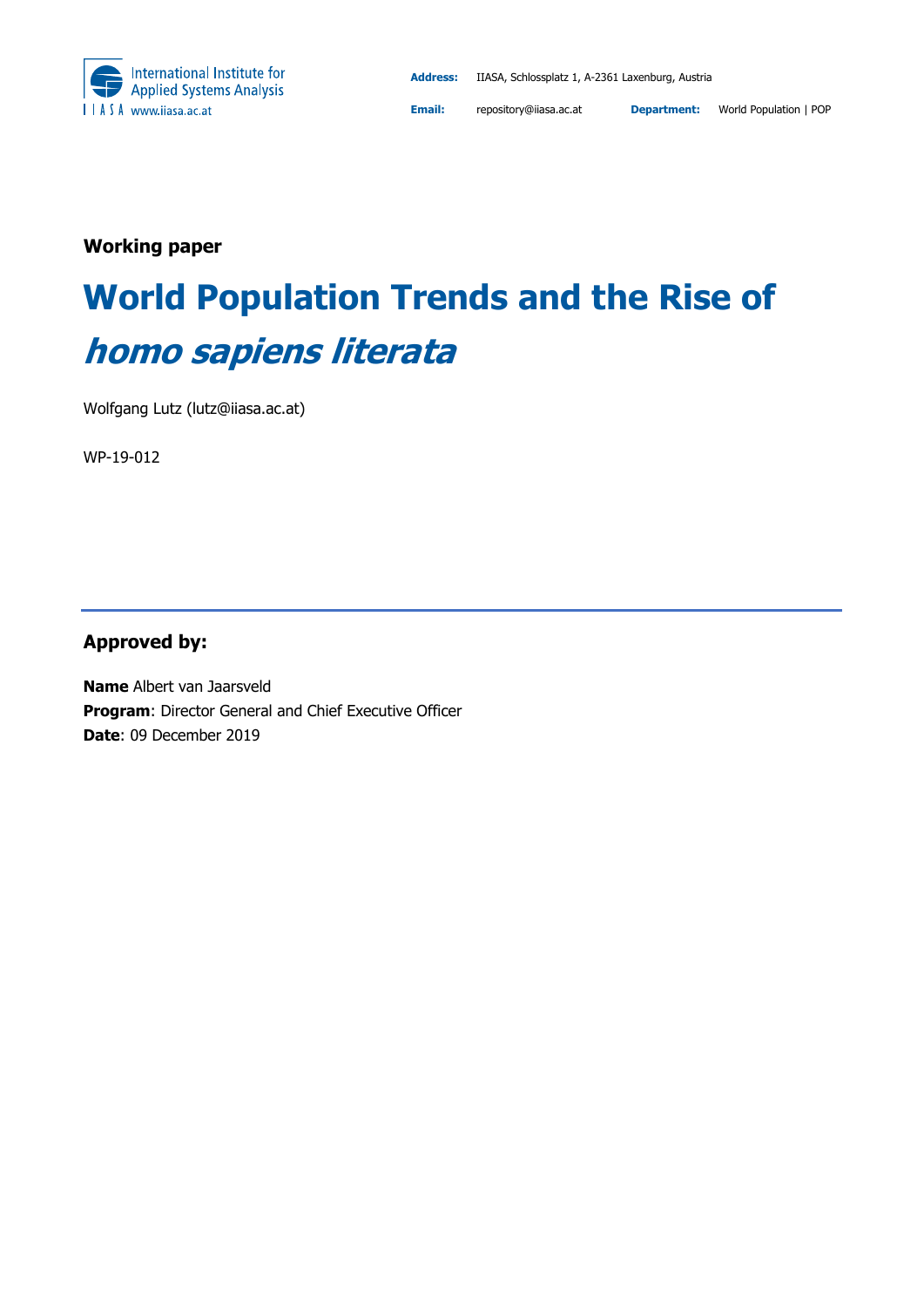### **Table of contents**

| 5. Conclusions: Population growth and brainpower for sustainable development19 |  |
|--------------------------------------------------------------------------------|--|
|                                                                                |  |
|                                                                                |  |

#### **ZVR 524808900**

This research was funded by IIASA and its National Member Organizations in Africa, the Americas, Asia, and Europe.

This work is licensed under a Creative Commons Attribution-NonCommercial 4.0 International License.  $\circledcirc$   $\circledcirc$ For any commercial use please contact repository@iiasa.ac.at

Working Papers on work of the International Institute for Applied Systems Analysis receive only limited review. Views or opinions expressed herein do not necessarily represent those of the institute, its National Member Organizations, or other organizations supporting the work.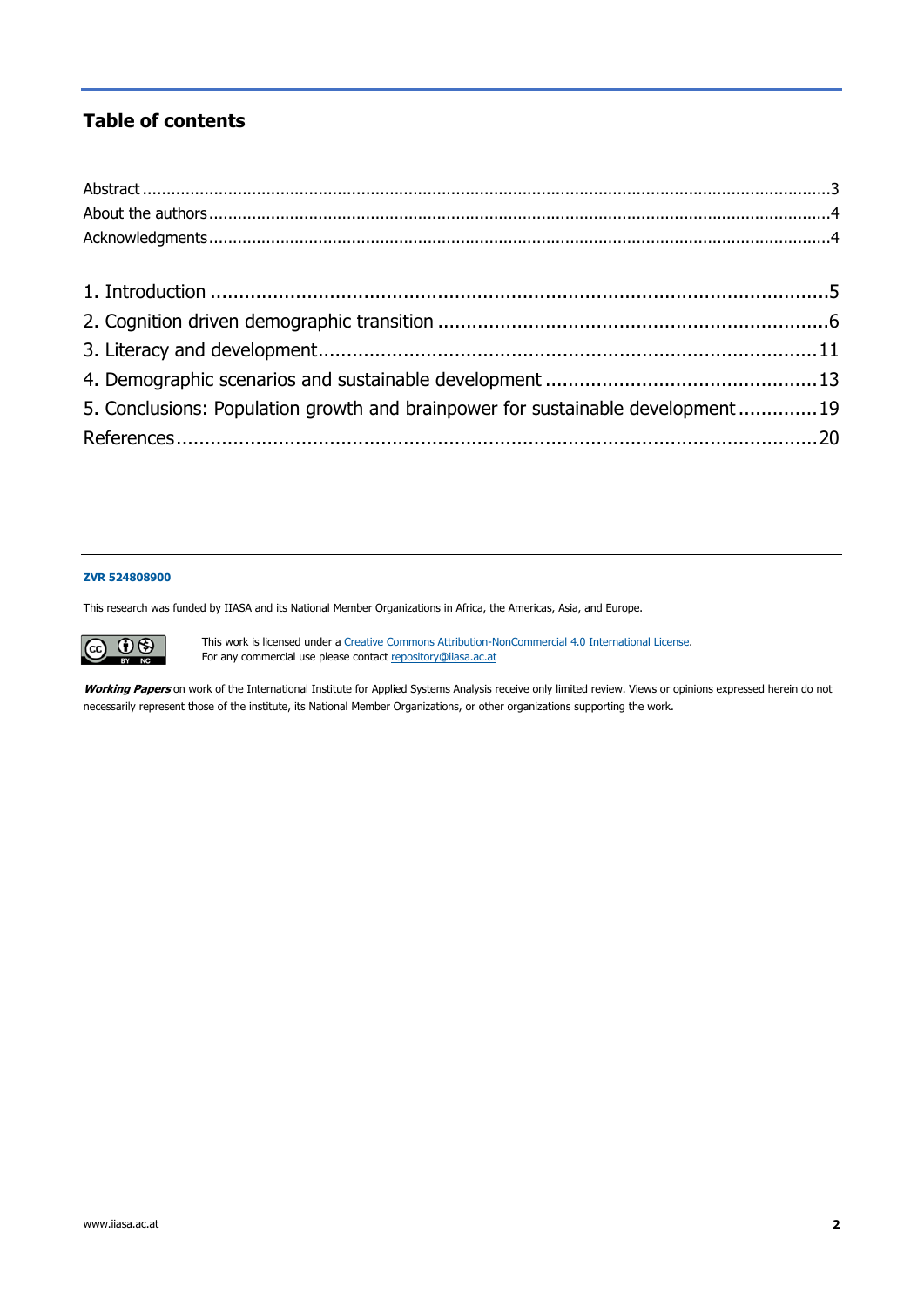### **Abstract**

World population has increased remarkably from one billion around 1804, to two billion by 1927, to the current 7.7 billion. While growth in absolute terms is still at record high levels, the rate of increase has declined over the past decades and there is a credible prospect of world population peaking during the second half of the 21<sup>st</sup> century before reaching the 10 billion mark. This prospect will largely depend on whether female literacy continues to spread in Africa and Western Asia as it already has in other parts of the world. While throughout history literacy has been limited to tiny and mostly male elites, it was only over the course of the 20<sup>th</sup> century that mass education of both men and women rapidly spread on the global scale, leaving only limited pockets of female illiteracy concentrated in Africa. In this paper I argue that this phenomenal rise in global literacy – and in particular female literacy – has been a primary driver of human development through the cognitive changes associated with learning to assign abstract meaning to a combination of signs and thus discouraged fatalism in favor of more rational planning in one's behavior. Because of this overriding importance of female literacy for demographic and socioeconomic development in this paper I coin the notion of "homo sapiens literata" to highlight the decisive role of female education and point to the fact that educated humans tend to behave in a qualitatively different way from their illiterate counterparts. The paper concludes with discussing alternative scenarios for population and education trends, up to 2100, following the SSP (Shared Socioeconomic Pathway) narratives. The dramatically divergent paths illustrate how investments in the near future, particularly in the universal education of girls, will be highly relevant for future resilience of the human species and the adaptive capacity to already unavoidable environmental change.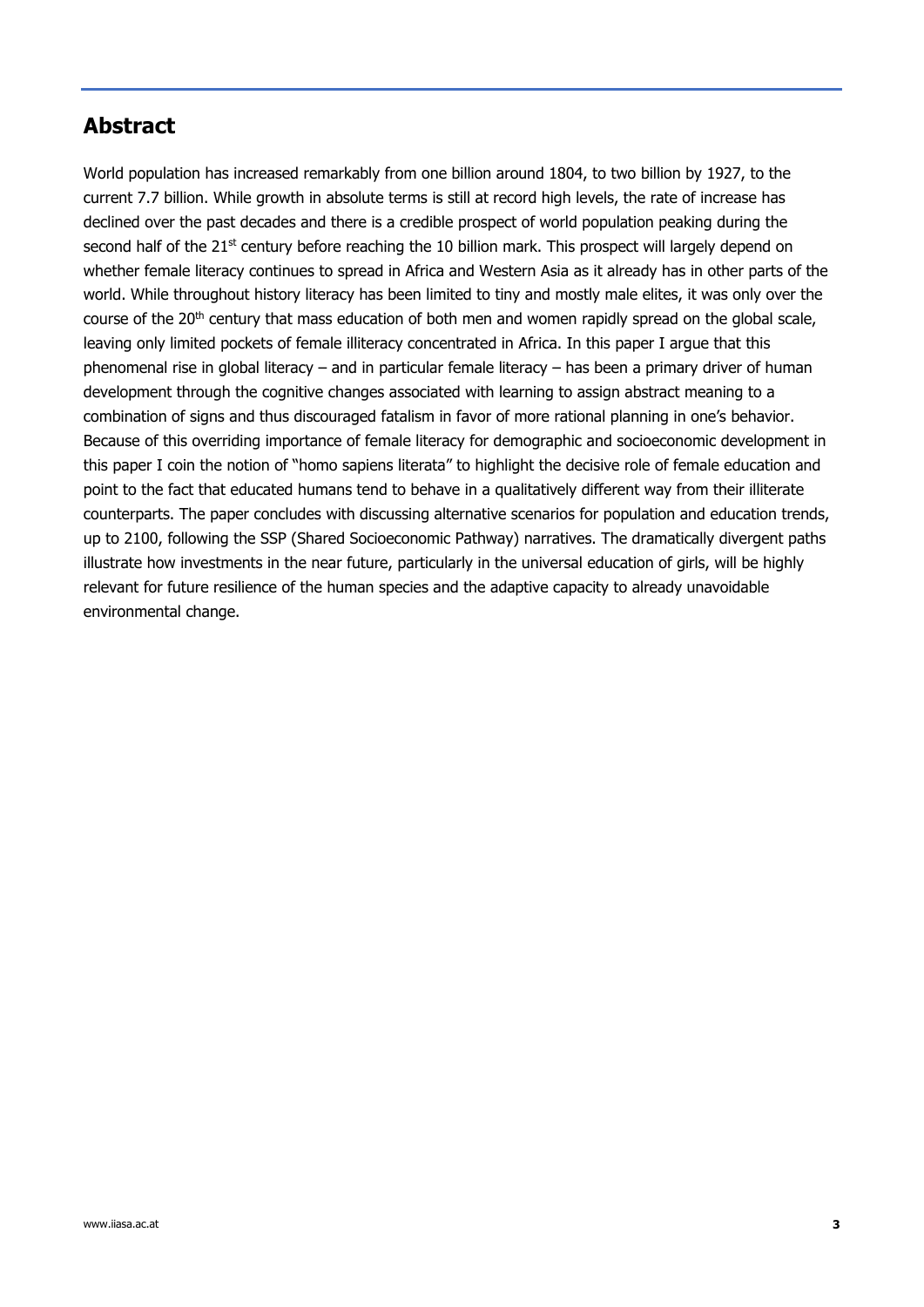### **About the authors**

**Wolfgang Lutz** is the Founding Director of the Wittgenstein Centre for Demography and Global Human Capital (Univ. Vienna, IIASA, VID/ ÖAW); Leader of the World Population Program at IIASA; Scientific Director of the Vienna Institute of Demography of the Austrian Academy of Sciences; and Professor of Demography at the University of Vienna. (Contact: lutz@iiasa.ac.at)

### **Acknowledgments**

The author wants to thank Nicholas Gailey, Erich Striessnig and Endale Kebede for their valuable input, in particular to the section on demographic transition, and Stefanie Andruchowitz for help with editing. It is also acknowledged that in part this text draws on earlier publications of the author, in particular Lutz (2017), Lutz and KC (2011), Lutz et al. (2018), and Lutz and Muttarak (2017).

This is the written version of the opening plenary lecture delivered at the General Assembly of the Pontifical Academy of Sciences (PAS) in the Vatican on November 12, 2018.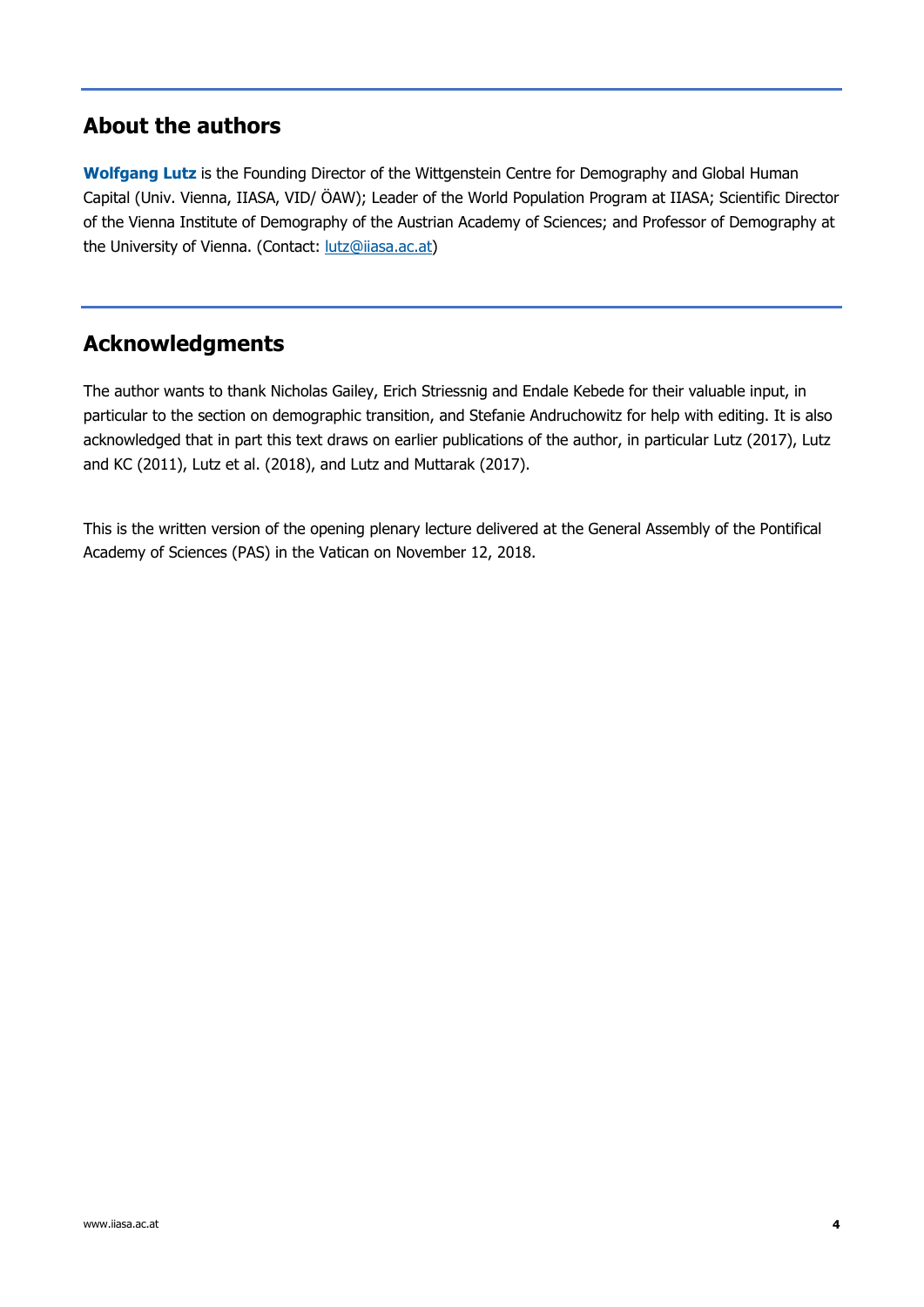# **1. Introduction**

The population of homo sapiens on our planet fluctuated at very low levels of population density throughout most of its history. There may even have been instances when our species was close to extinction. While the Neolithic revolution with the domestication of plants and animals starting some 12000 years ago lead to a marked increase of population sizes, world population up until around 1500 AD stayed below the size of 500 million, i.e. lower than the entire population of the European Union today. Over the last half millennium humankind has experienced many more revolutions in demographic, economic, social and technological terms. One of the hypotheses elaborated on in this paper is that these modern revolutions were to a large extent driven by the spread of literacy, and in particular female literacy, from being confined to elites to changing the lives of the general population. I will also argue that the future path of world population growth as well as adaptive capacity to already unavoidable climate change and other challenges will greatly depend on the speed of improvements in the education of women, particularly in the least developed countries. This decisive role of female education in improving the human condition shall be highlighted by introducing the new term "homo sapiens literata".

Figure 1 summarizes the big picture of the remarkable growth in the size of the human population on our planet over the past two centuries and the even more rapid increase in the literate population over essentially the last century. Estimates of past population trends show that the first billion of world population was only reached around 1804 and that it took another century and a quarter to reach the second billion. In contrast, the sixth and the seventh billion took only 12 years each to be added. By the beginning of 2020 the world population is estimated to stand at 7.7 billion and determining when the 8<sup>th</sup> billion will be reached depends on the projection assumptions made – probably around 2024. However, the growth rate has started to decelerate, and it is an open question – which is discussed towards the end of this paper – whether world population will ever reach 10 billion. As we will also discuss in this paper, both the acceleration of growth (through mortality decline) and the following deceleration (through subsequent fertility decline) are closely linked to and driven by the increase of literacy and basic education among broad segments of the population. Over the past millennia literacy skills have been limited to a small group of elites which at the global level stayed under one percent of the population until the rise of universal literacy started in Northern European countries in the 19<sup>th</sup> century. Over the first half of the 20<sup>th</sup> century most of Europe, Japan and the Americas became fully literate and during the second half most of the rest of the world, with some pockets of illiteracy only remaining in parts of Sub-Saharan Africa and Western Asia. This remarkable rise of literacy also was the key driver of remarkable social, economic and cultural changes.

In this paper I will first discuss demographic trends over the past two centuries and introduce the concept of cognition-driven demographic transition, i.e. how the declines in mortality rates and the subsequent decline in fertility were driven by improvements in the average levels of education of the population in interaction with medical and institutional innovations. Next, I will discuss how the increases in human capital turned out to be a key determinant for populations raising out of poverty and achieving economic growth and improvements in more broadly defined aspects of human wellbeing. This will be followed by scenarios about possible population and human capital trends over the coming century. In the conclusion I will discuss how the empowered *homo sapiens literata* has shaped the world, including a visible footprint on the natural environment which also threatens to undermine our own life support systems in the future. But I will also discuss how knowledge and education may offer opportunities for insight and foresight which can bring about a transformation towards sustainable development as well as strengthening our adaptive capacity to already unavoidable environmental changes.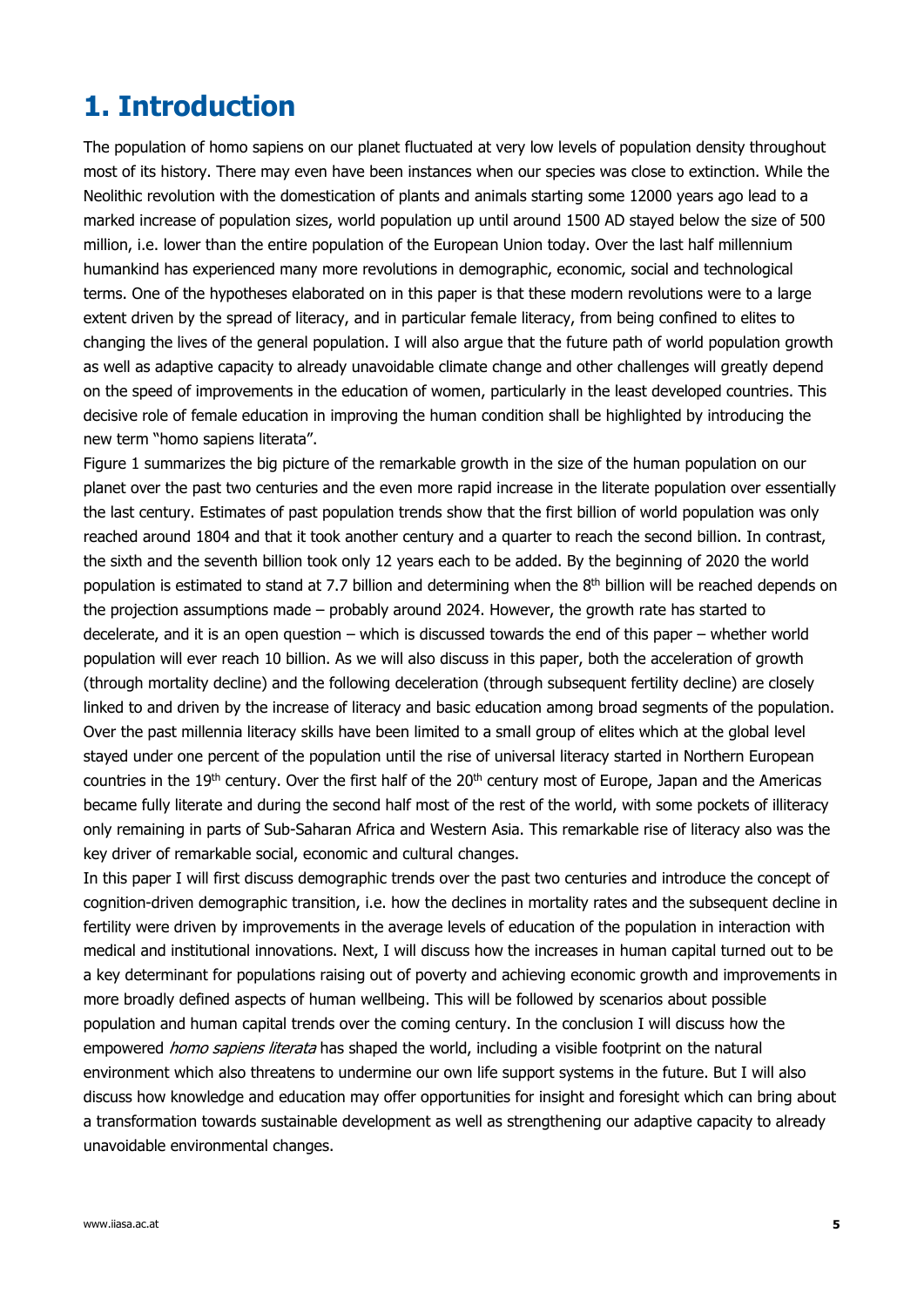

#### Figure 1: World population size and size of the literate population over the past 2000 years

**Historical Global Population Size and Total Literate Population** (14AD to 2014)

# **2. Cognition driven demographic transition**

Demographic transition is the universal process of change from a pre-modern demographic regime of essentially uncontrolled high levels of birth and death rates to a modern regime of controlled and low levels of these rates. While in the context of fertility "controlled" refers essentially to the reproductive behavior of individuals/couples, in the context of mortality it also has a strong public health component. Intermediate stages of the demographic transition – when death rates have already fallen while birth rates are still high – are associated with high natural population growth, where "natural" refers to the balance of births and deaths not considering migration which in open populations is a third factor of population change.

While declines in mortality are almost always an object of universal aspiration, high fertility norms are often deeply rooted within cultures and typically take longer to change. Only after birth rates fall below the socalled "replacement level" of two surviving children per woman and a period of time passes when a young age structure results in an increase of women entering reproductive age (positive momentum of population growth) does population growth come to a halt. The precise timing of this process varies from one population to another, but the general process of the demographic transition is considered universal and essentially irreversible.

At the moment, various populations around the world are at very different stages of the demographic transition. While the process has been completed in Europe decades ago, it is now also complete in most countries in Asia and the Americas, but still under way in large parts of Africa, where most countries are still in the phase associated with high population growth. The striking differences in demographic patterns currently observed in different parts of the world are essentially a consequence of different populations being at different stages of this universal process.

The concept of demographic transition was originally triggered by the observation of declining birth rates in many European countries over the first decades of the  $20<sup>th</sup>$  century. In the early writings, the words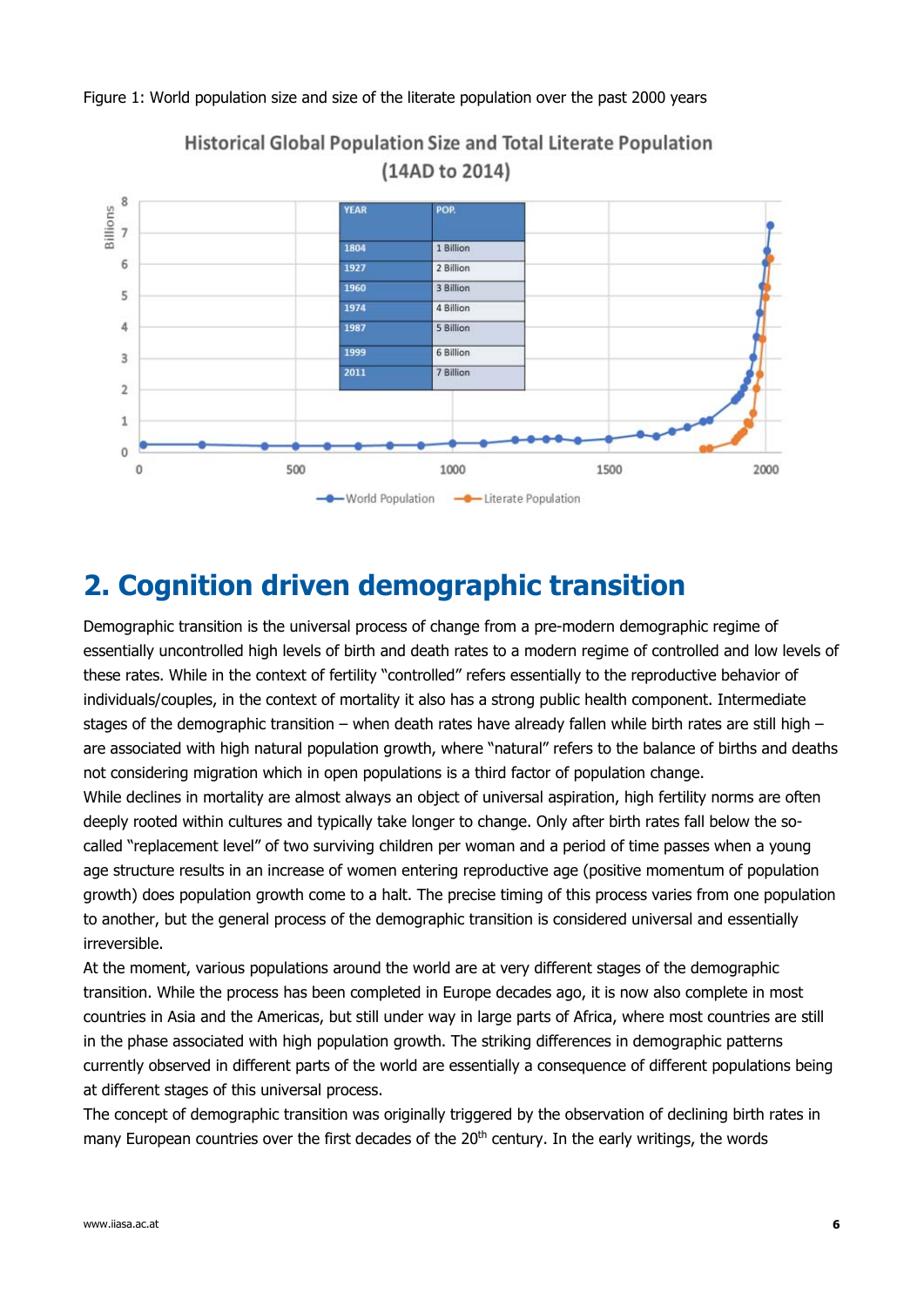"demographic transition" and "demographic revolution" were used interchangeably. Warren Thompson (1929), Adolphe Landry (1934) and Frank Notestein (1945) were the first to classify countries as being at different stages of a universal process that brings them from a condition of high birth and death rates to one that is ultimately characterized by low birth and death rates. In this early literature, the driver of this process was simply called "modernization" without a deeper specification in terms of the relevant causal mechanisms involved. But what they likely had in mind was general socioeconomic development as the reason for a decline in crude death rates (CDR) that was typically followed by a decline in crude birth rates (CBR) after a time-lag of varying length – these rates give the number of births and deaths per 1000 in the population and are called crude because they do not adjust the age structure. As a consequence of the difference between CBR and CDR, the rate of natural increase (RNI) was rising in the process. Disregarding migration, this difference is the reason for population growth in all populations around the world.

Figure 2 illustrates this process for Finland, which has the world's longest national level demographic time series with annual data on death and birth rates since 1722. After strong fluctuations until the middle of the 19<sup>th</sup> century, in the 1870s a lasting decline in death rates started while the birth rates only entered a steeper decline at the beginning of the 20<sup>th</sup> century. During this period the population grew at around 1.3-1.4 percent per year. Figure 3 shows the pattern of demographic transition for Mauritius which has long and reliable timeseries data and is the country in the African region that is today most advanced in this process. While up until the 1930s birth and death rates were at roughly the same level, death rates first started to decline with a particularly steep fall right after WWII while birth rates stayed high or even increased due to women being in better health status. From the early-1960s to the mid-70s Mauritius then experienced one of the most rapid fertility declines observed in human history with the mean number of children declining from above 6 to below 3 in less than 15 years (Lutz 1994). This comparison illustrates that the demographic transition of late comers can be much more rapid than the rather gradual historical transitions experienced in Europe. Consequently, the population growth rates in today's developing countries can rise much higher than they ever were in historical Europe. In Mauritius they were over 3 percent per year in the 1950s which is equivalent to a doubling time of the population of just 23 years.



Finland: 5-Year Averages for Births and Deaths per 1,000 people  $(1722 - 2017)$ 

Figure 2: Crude birth and death rates in the territory of today's Finland 1722-2017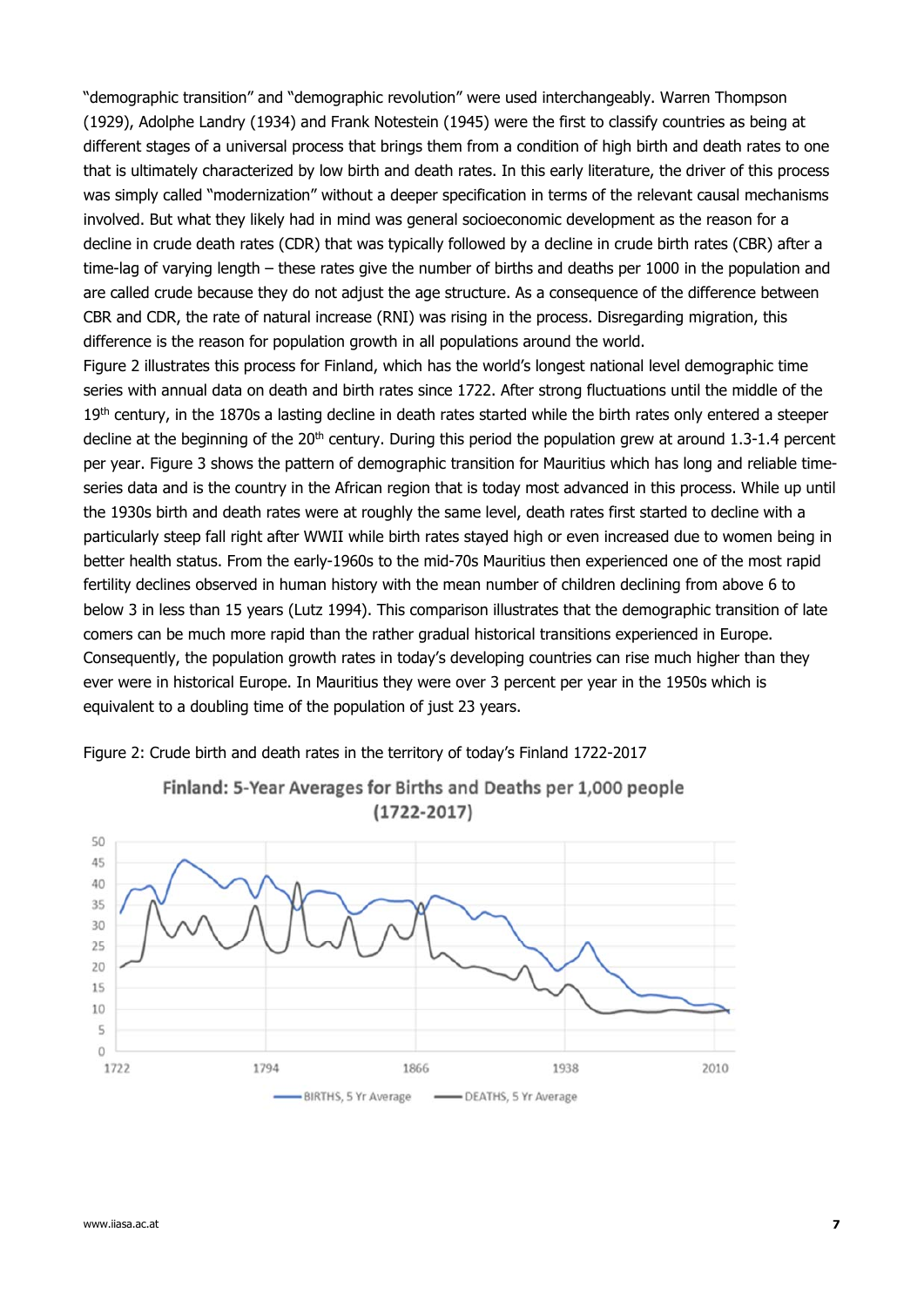

Figure 3: Crude birth and death rates on the island of Mauritius 1871-2017

Sources: Lutz (1994) and Wittgenstein Centre (2018)

Much research has been conducted on trying to understand the drivers of the global demographic transition and the specific mechanisms that have caused the mortality and fertility declines. There have also been studies trying to unpack the rather vague notions of modernization and development into its more specific components relating to material/economic changes and cognitive changes related to expanding literacy and general education. There is no space here for a full record of the very extensive literature which has recently been summarized elsewhere (Lutz, Butz, et al. 2014). Instead, I will only give a brief sketch of some of the main arguments. As to the onset of the modern mortality decline in the 19<sup>th</sup> century in Scandinavia and England, as well as in today's developing countries, there have been two schools of thought associated with the names of McKeown (1976), who puts the emphasis on improving economic circumstances including better food supply, and Caldwell (1976), who emphasizes education and in particular female schooling. Other authors have stressed additional factors, such as medical progress and public health policies that brought down death rates and subsequently helped reduce fertility through declining demand for children (Easterlin 1983; Cleland & Wilson 1987). A recent comprehensive reassessment of the evidence concerning the drivers of global increases in life expectancy since the mid-20<sup>th</sup> century across all countries of the world shows that improvements in education seem to lie at the root of these increases in terms of improving knowledge and behavioral patterns and can explain the observed changes much better than increasing income, with public health interventions also playing some role, particularly in child mortality decline (Lutz & Kebede 2018). The study of the drivers of fertility decline has been even more controversial. But there are some generally agreed insights. While in a few cases, such as historical France, the mortality and fertility declines happened only gradually and at about the same time, in most countries there was a distinct time lag of several decades between the observation of falling death rates and falling birth rates. This lag is explained by the fact that in virtually all cultures, norms and institutional settings favoring high fertility are deeply embedded in the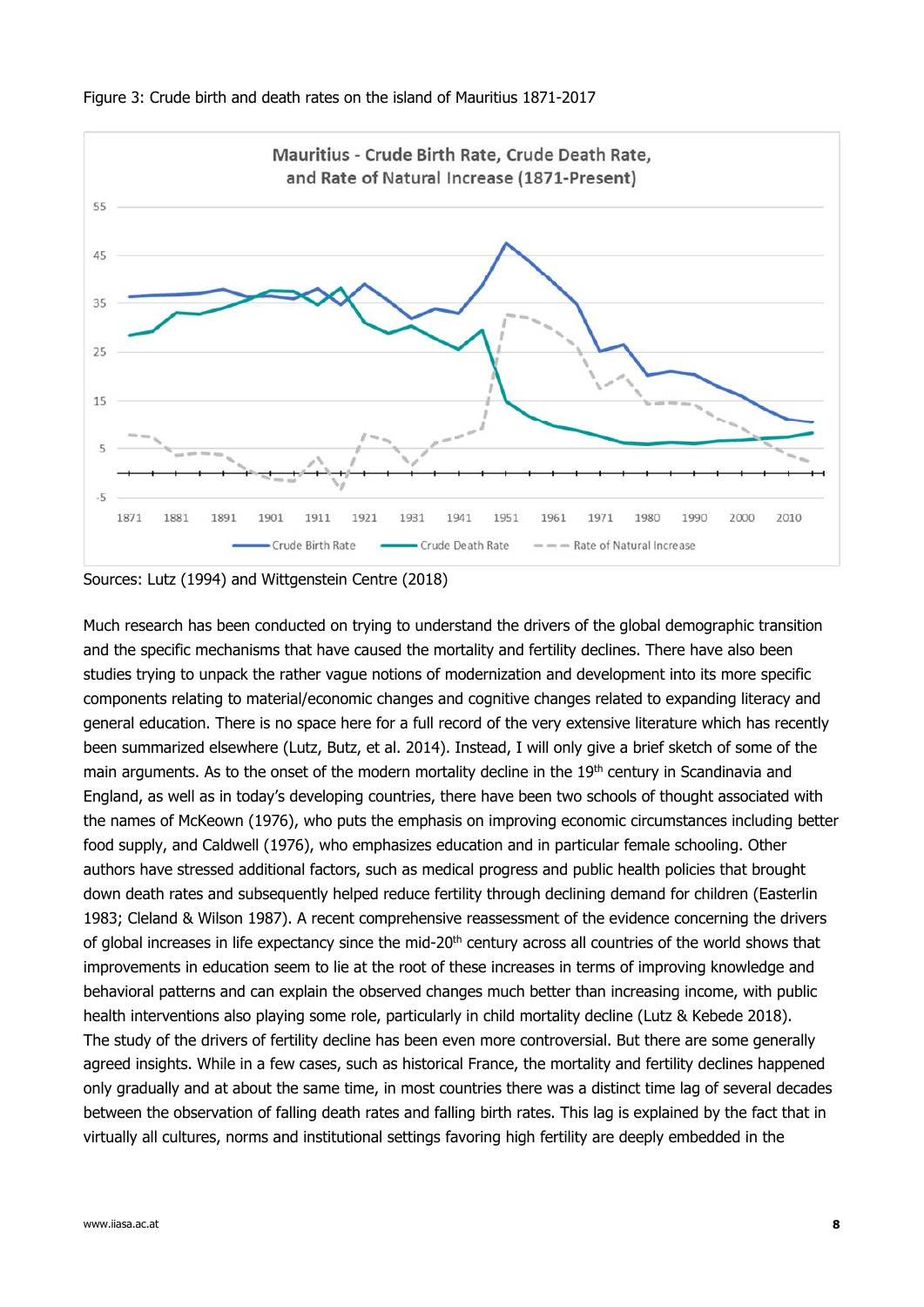normative systems of societies and change only slowly, whereas everybody readily accepts the possibility of higher survival chances as soon as it is attainable. Also widely accepted is the framework of the three basic preconditions for a lasting fertility decline as specified by Ansley Coale (1973):

- 1. Fertility must be within the calculus of conscious choice, i.e. move from the realm of fatalism to that of consciously planned behavior,
- 2. Lower fertility must be advantageous, and
- 3. There must be acceptable means for preventing births.

This framework nicely shows that there is no one-dimensional causation and the cognitive (educationrelated), economic (also urbanization-related) and contraception-related factors all need to come together in order to result in a lasting fertility decline. This was the case in historical Europe in the same way as it is in today's African populations. While perceived benefits of having fewer children (precondition 2) and the availability of culturally acceptable methods of family limitation (precondition 3) are also necessary for triggering a lasting fertility decline to low levels the basic precondition 1 of moving from a more fatalistic attitude ("I have as many children as God gives me") to a conscious choice of a specific family size is closely associated with female education, as will be discussed in the following.

#### **Girls' education and fertility decline**

Consistent patterns of fertility differentials by mothers' education have been found from medieval times to the present in virtually all countries and at very different stages of economic developments (Skirbekk 2008). The differentials are particularly pronounced in countries during the process of demographic transition when death rates have already fallen and birth rates start to fall after a certain time lag (Fuchs & Goujon 2014). Only in recent years in the Nordic countries does the gradient seem to flatten or show a mild U-shape because more educated women can arrange their lives better in a way to actually achieve the two-child norm which is still almost universal in Europe (Sobotka & Beaujouan 2014). More generally, the empowering effect of education brings women in high fertility settings to want fewer children and find effective ways to have fewer children. They generally want fewer children for health reasons, as many births at short intervals can be a major risk in the absence of effective health services, and because of value change preferring fewer children who each will have better life chances, and possibly because of higher opportunity costs. Also, better educated women can better resist the traditional pro-natalist norms in their societies and resist the often higher fertility desires of their husbands (Lutz 2014).

The empirical evidence for a strong fertility reducing effect of education in today's high and medium fertility countries is overwhelming, although there are some country-specific peculiarities. Figure 4 shows comparable data based on recent Demographic and Health Surveys (DHS) for 58 developing countries with fertility levels (TFR) given for six different groups of women according to their highest educational attainment ranging from no formal schooling at all to post-secondary education. It shows that within the same countries there is a wide spectrum with in some cases uneducated women having on average six or more children while highly educated women have less than two children, levels similar to Europe today. Averaged across all countries (dotted lines) there is a consistent ordering of fertility levels according to the level of education. The highest fertility levels today are in Africa where studies on the causes of educational fertility differentials consistently show that better educated women want fewer children, have greater autonomy in reproductive decisionmaking, more knowledge about and access to contraception, and are more motivated to practice family planning (Bongaarts 2010).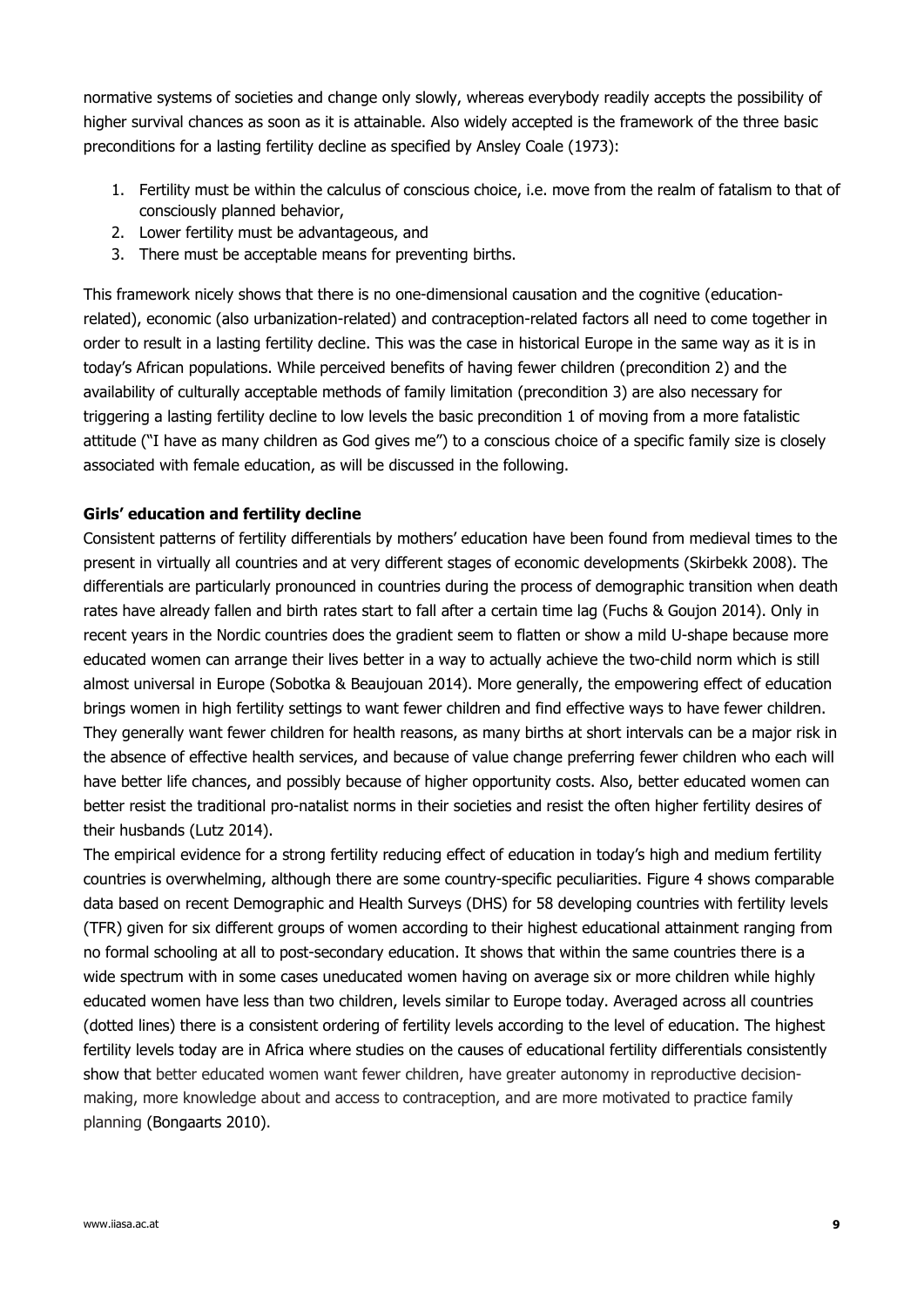

Figure 4: Fertility by level of female education in high fertility countries. 58 DHS (Demographic and Health Survey) countries (multiple time points), sorted by aggregate TFR in country

These pervasive education differentials have also been incorporated into models of population dynamics that stratify populations not only by age and sex but also by levels of education (Lutz & KC 2011). Because female education is associated with lower fertility at the individual level, populations with higher proportions of better educated women have lower overall fertility rates. This fertility factor by far outweighs the higher child survival rates associated with better education of mothers which works in the direction of higher population growth. Combining both forces, better female education will lead to a sizable long-term reduction in the population growth rates. A quantification of the pure education effect has shown that assuming identical sets of education-specific fertility trajectories for all countries a scenario assuming constant school enrollment results in a world population size by 2050 that is one billion higher than under a scenario of rapid school expansion. (Lutz & KC 2011)

In concluding this section, the above brief survey of the literature and the data on the drivers of the demographic transition has made it clear that both for the onset of the mortality decline that resulted in ever increasing life expectancies around the world and for the onset and the further course of fertility decline from uncontrolled high to low levels education – and for the case of fertility, in particular female education – has been the essential driver, with many other factors also contributing in a more secondary role. But the real driver is not the fact that children spend a certain time in school, but it is what this schooling does to their brains, how it changes their synaptic structure and thus affects their cognition. And such empowering cognitive changes can in principle also be acquired outside the formal school system. For this reason, I prefer to speak of cognition driven demographic transition rather than education driven demographic transition.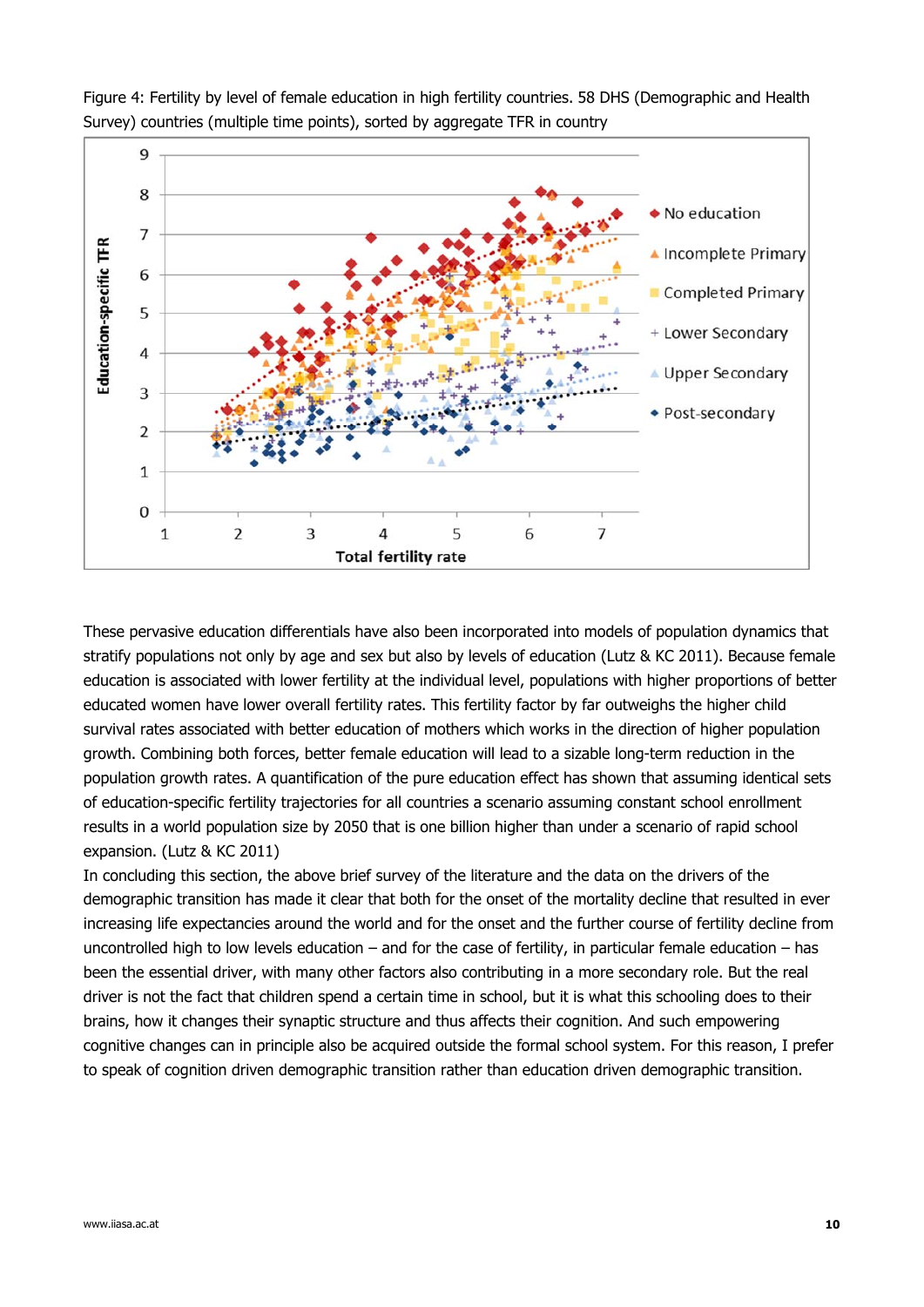# **3. Literacy and development**

Few people in developed countries would dispute the importance of education in our lives and those of our children. We need education in order to be professionally successful, to broaden our horizons, to be able to question the status quo and to choose what kind of life we want to lead. Education even allows us to influence our health. Indeed, education is what enables us to lead a self-determined existence at all. It is fundamental for the complex organisation of modern societies and it serves higher goals such as freedom and justice. Better-educated people become more involved in political decision-making processes, thus helping to further democracy. In most countries across the globe extending education to broad sections of the population by following the principle of "education for all" and seeking the attainment of ever higher qualifications has brought about a marked improvement in living conditions over a period of decades or even centuries. All over the world the prosperity of nations is closely connected with their citizens' level of education. For this reason, modern societies are also called knowledge societies.

For most of the 5000 years since writing was introduced in Mesopotamia and Egypt to keep simple accounts about stocks of grain delivered and other administrative purposes, literacy skills tended to be restricted to a tiny elite. For the first millennia, literacy was primarily limited to religious leaders, state servants, far-travelling traders, members of specialized guilds, and certain nobility (UNESCO 2016). There are two known exceptions to this: In ancient Athens in the  $5<sup>th</sup>$  century B.C.E. and in  $15<sup>th</sup>$  century towns in Tuscany. In both cases, there were interesting interactions with democracy in the way in which being able to write (e.g. the name of a person who should be ostracized by the assembly of the demos of Athens) was a prerequisite for exerting democratic rights, and conversely. The rights were an incentive to acquire basic literacy (Missiou 2011). It should be noted, however, that in both cases the skills and rights were limited to the male population that held rights of citizenship, a minority of the total population. But the reformation took this a step further. In spring 1524 Luther wrote his pamphlet "To the Councilmen of all cities in the German lands, that they should establish and maintain Christian schools." (Aland 1990, p.70) In it he called for children to be taught more than was necessary for earning their daily bread. This is a very important foundation for the later spread of literacy in the Protestant territories where it preceded economic growth, thus challenging the frequent assumption made by economists that the spread of education was a consequence of responding to economic incentives. It can be shown that almost universally the spread of literacy for non-economic reasons preceded economic growth. It was for religious and not economic reasons that Luther and his closest associate Melanchton wanted every boy and girl – including "das geringste Mägdelein" ('the lowest level maid') – to be able to read the bible.

As a consequence of this emphasis on universal literacy, the Protestant territories in Northern Europe gradually became the most literate populations of the world, though there were some interruptions, such as the Thirty Years' War. In fact, one could argue that the rise of the Netherlands and England as colonial powers and the parallel decline of the powers of Spain and Portugal with much less educated populations were in part due to this factor (Klingholz & Lutz 2016). Statistics from the Netherlands show that already around 1600, two-thirds of men in the cities could read and write. Around 1850, about 80 percent of the population, including those in rural regions, were literate. The same happened in England, where around 1800, 60 percent of all men and 40 percent of all women could read and write (Broadberry & O'Rourke 2010). Looking at a map of Europe around 1870, the clear association between literacy and religion is evident (Broadberry & O'Rourke 2010). The Protestant territories of Sweden, Germany, the Netherlands and Great Britain are undisputed leaders with literacy rates of around 80 percent at this time. They are followed by France, which after the French Revolution managed to raise its literacy rate to 69 percent. Austria and Ireland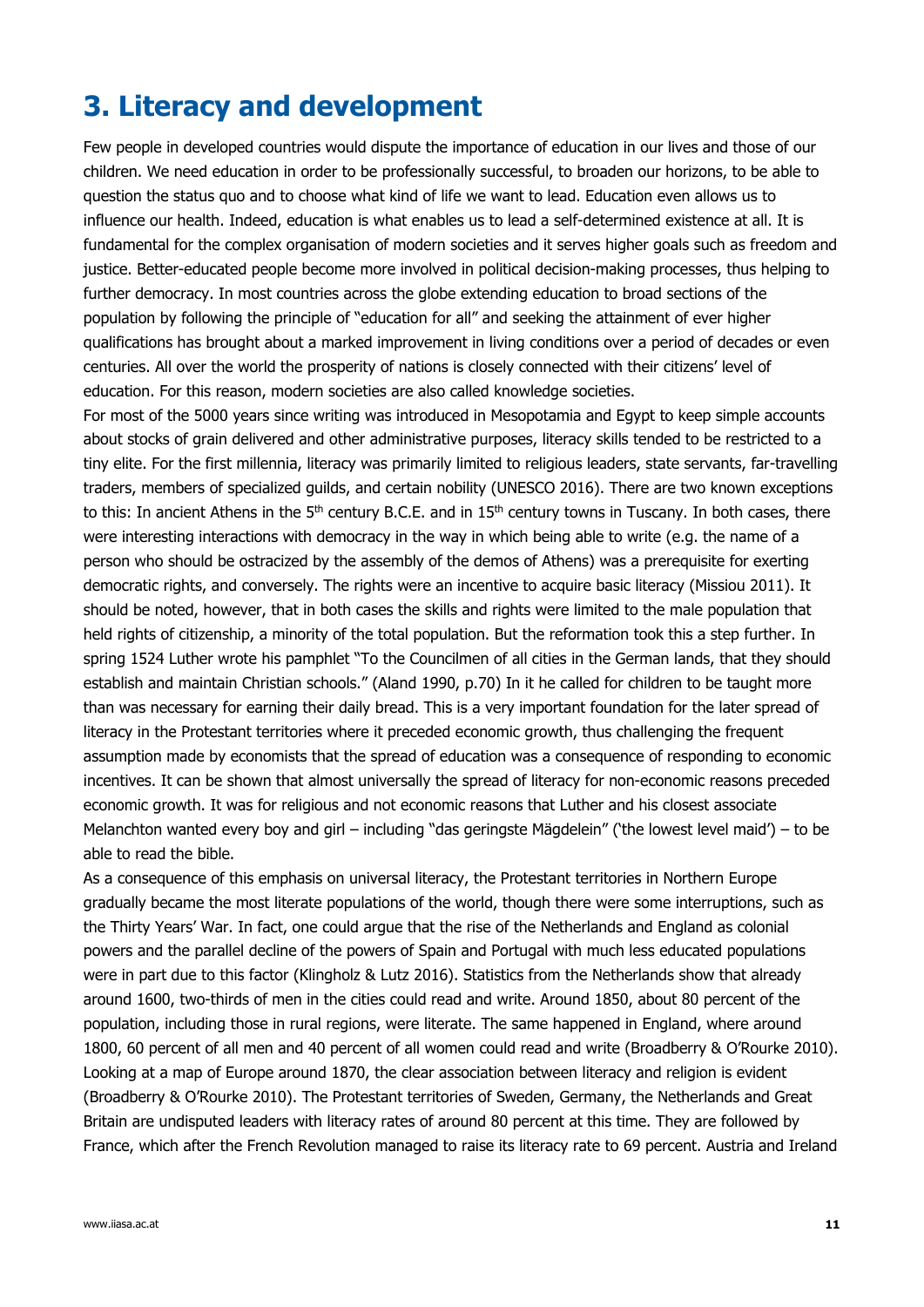rank after France. Italy and Spain lag a long way behind with rates below 35 percent. Russia reaches 15 percent literacy and Turkey 9 percent.

This ranking by level of literacy in 1870 matches almost exactly the degree of economic development at that time. Interestingly, recent research suggests that this association of religion and development is not so much attributable to Max Weber's famously hypothesized effect of "Protestant Ethics" but that the economic head start of Protestant regions can be more easily and more directly explained by their better educated populations (Becker & Woessmann 2009). In fact, the French sociologist Emmanuel Todd (1987) describes the progress of humankind as a direct function of the spread of literacy in populations. Comparing the evolution of literacy rates around the world, he suggests that a critical threshold for socio-economic change and even political revolutions is reached around the point when 50 percent of male adults are literate. He sees the progress of human history as driven by the progress of the human mind with the slow rise of literacy being even more influential in the long run than the industrial revolution.

Human capital – defined as the combination of education and health - is a fundamental prerequisite for economic progress and good institutions – key components of sustainable development. At the level of individuals, empirical evidence shows beyond any reasonable doubt that, more years of schooling on average lead to higher income. This pattern can be found in virtually all countries, and discussions only concern the specific patterns or changes over time in this so-called education premium. At global macro-level economic growth regressions, however, until recently did find the same significant positive effects of education due to the education data used (Barro & Lee 1996; de la Fuente & Doménech 2006; Cohen & Soto 2007; Benhabib & Spiegel 1994; Pritchett 2001). Indeed, the usual human capital indicator in the form of mean years of schooling of the entire adult population does not adequately reflect recent improvements of the education of younger cohorts. Under conditions of very rapid education expansion the young adult cohorts who are decisive for economic growth can already be highly educated while the mean years of education indicator can still be depressed through the still uneducated older cohorts. In analyses that explicitly consider the age structure of human capital growth, regressions unambiguously confirm the key role of human capital in economic growth (Lutz et al. 2008). In addition, utilizing in economic growth regressions the full range of the educational attainment distribution by age results in findings of great policy relevance: For poor countries with very low levels of education, only the combination of universal primary education with broadly-based secondary education results in the kind of rapid economic growth that has the potential to push countries out of poverty. (Lutz et al. 2008) This important new insight is also reflected in the SDGs (Sustainable Development Goals): While the earlier MDGs (Millennium Development Goals) only called for universal primary education, SDG4 calls for universal high-quality primary and secondary education (Lutz & Muttarak 2017).

While the historical macro-level evidence described here tells a convincing story about how literacy and education of broad segments of the population drive development, one also has to ask what are the individual level mechanisms through which literacy changes our brains and in consequence our perceptions and behaviors. In this paper I can do no justice to the vast amount of research in cognitive science and neuropsychology as well as experimental economics that tries to understand these mechanisms. Instead I will highlight a few key findings that I found myself to be helpful in explaining how education influences our cognitive function, attitudes and behaviors as well as equips us with better social and economic opportunities. Directly, schooling enhances cognitive development through increasing the synaptic density in relevant parts of the brain. Not only experimental and observational studies have provided confirmation of a robust effect of education on executive functioning and cognitive abilities (Blair et al. 2005; Baker et al. 2012; Brinch & Galloway 2012), neurocognitive and neuroimaging studies have also shown strong associations between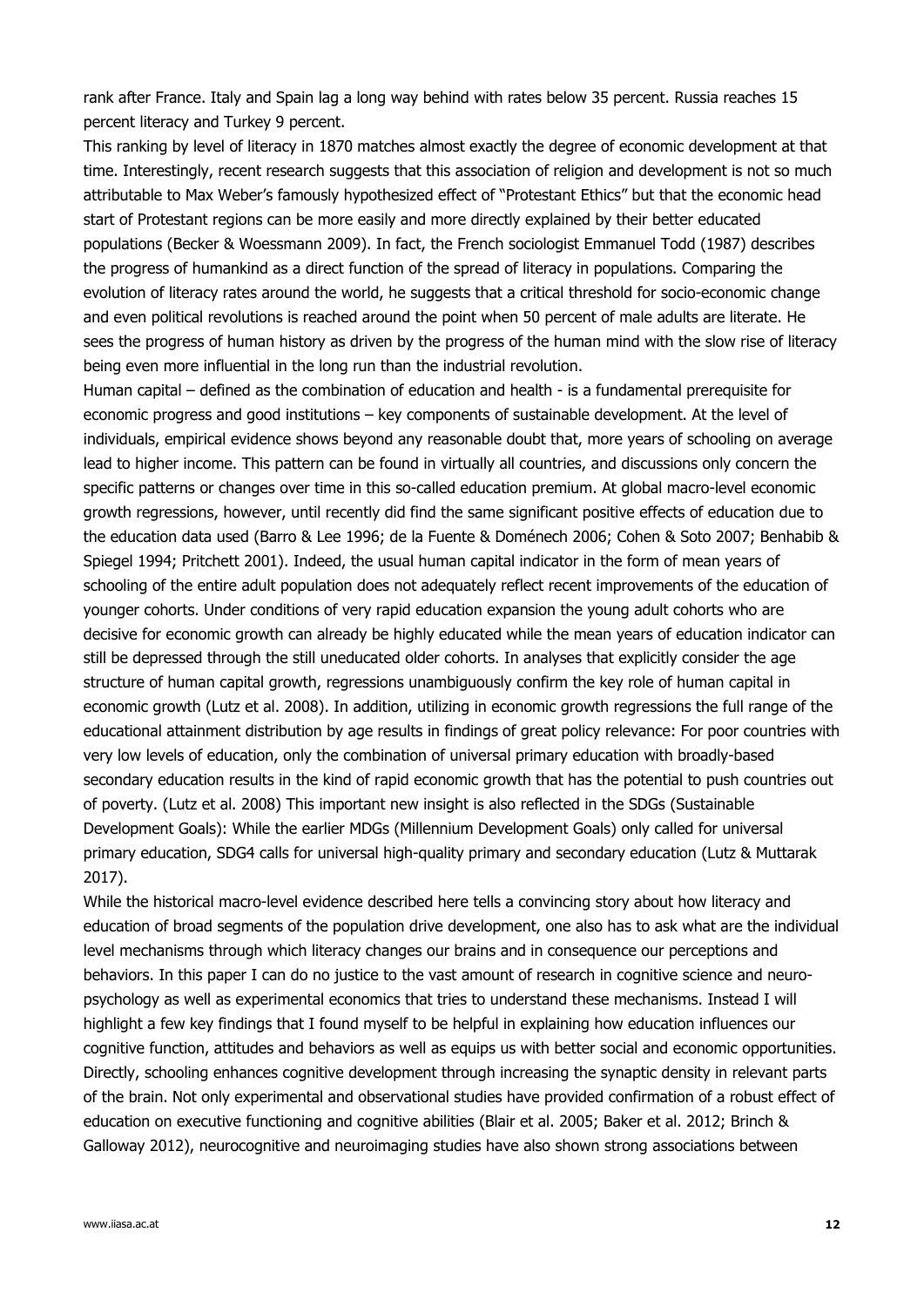adaptive changes in the brain and learning experience in classrooms (Lewis et al. 2009; Welberg 2009). Abstract cognitive skills such as categorization and logical deduction acquired through schooling enhance the way educated individuals reason, solve problems, assess risks and make decisions (Bruine de Bruin et al. 2007; Peters et al. 2006) – those skills and qualities that are also highly relevant for adapting to climate change. Similarly, since education improves knowledge, understanding of complex information, efficiency in allocation of resources and capacity to plan for the future (Cutler & Lleras-Muney 2010; Kenkel 1991; van der Pol 2011), this can help in making better choices in a broad spectrum of choices affecting one's health, income and other aspects of one's personal life as well as the functioning and thriving of society and economy at large.

# **4. Demographic scenarios and sustainable development**

World population currently – at the beginning of 2020 – stands at around 7.7 billion people. While the absolute increments per year still are at a peak level of about 83 million per year – it takes about 12 years to add another billion – the rates of growth have been already declining in the past decades as the demographic transition progresses around the world. World population growth peaked in the late 1960s at a level slightly above 2 percent per year. This kind of growth, if maintained, implies that the population would double roughly every generation. On a planet with limited resource of food, fossil fuel and fresh water this gave rise to a number of highly influential alarmist studies ranging from the "Population Bomb" and the "Population Explosion" of Paul Ehrlich (Ehrlich 1968; Ehrlich & Ehrlich 1990) to "The Limits to Growth" by the Club of Rome (Meadows et al. 1972). But there were also opposing voices mostly by economists who believed in the substitutability of resources and the innovative capacity of humans. Prominently among them was Julian Simon whose book "The Ultimate Resource" (1981) stressed that there could never be too many people because there always would be enough geniuses who would come up with solutions for all problems. These two opposing views on future world population growth remained essentially unreconciled until it became clear that focusing on simply the number of people without considering their heterogeneity and differential human capital and adaptive capacity was unproductive and misleading (Lutz 1994; Lutz 2014). Once educational attainment was explicitly factored into the population models a new paradigm could be developed that could reconcile both seemingly opposing views: Innovations tend to come from more educated people and not from starving illiterate ones (Simon) and without sufficient education population growth rates are likely to stay high and limits to food supply and other feed-backs from the environment may well result in increasing misery and death rates (Malthus and Ehrlich). A key to overcoming this unproductive polarization of the discussion thus lies in the fact that female education is a main determinant of lower fertility rates and that education enhances the adaptive capacity to environmental change (Lutz & KC 2011; Lutz & Muttarak 2017).

World population projections for the 21<sup>st</sup> century as produced by the United Nations Population Division and by IIASA (International Institute for Applied Systems Analysis) have changed quite a bit over time as a function of different long-term fertility and mortality assumptions and the incorporation of most recent observed empirical trends and analysis. While the UN uses the conventional cohort-component method which models the populations by their age and sex structures, IIASA has developed the methods of multidimensional population dynamics which in addition to age and sex also explicitly models the changing educational composition of populations in each age and sex group (Lutz & KC 2011). In their most recent assessments the UN (2019) in their medium variant projects continuous growth of world population reaching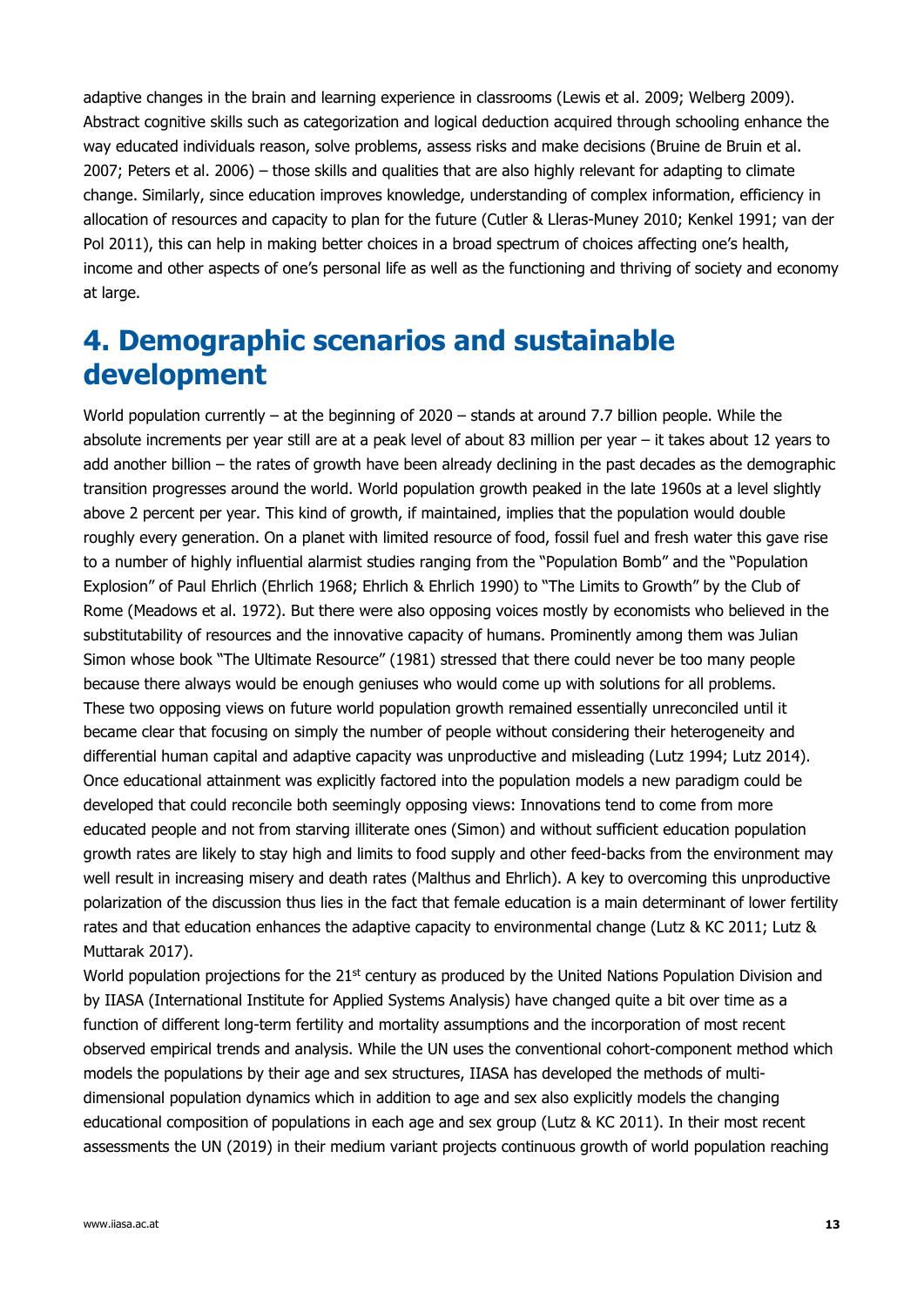10.9 billion people by the end of the century whereas IIASA (Lutz et al. 2018) in its medium scenario (SSP2) projects a peak population being reached at around 9.7 billion in 2065-75 followed by a slight decline to 9.3 billion by the end of the century (see Figure 5). This difference is mostly due to different methods of deriving long-term fertility assumptions for the different parts of the world where the UN relies primarily on statistical models that derive assumptions from the experience of other countries whereas IIASA gives more weight to expert arguments and region-specific scientific reasoning about the drivers of these trends. While the two sets of projections are quite similar for the coming decades, toward the end of the century they differ in an important qualitative way, with the UN suggesting continued population growth whereas IIASA anticipating the end of world population growth during this century.

The notion of an "end of world population growth" was first introduced in an article in the pages of "Nature" presenting the first set of fully probabilistic world population projections (Lutz et al. 2001). Based on empirical information up to the late 1990s these projections showed that there was a high probability of over two thirds that world population would peak and then start to decline over the course of the  $21<sup>st</sup>$  century. This was qualitatively not so different from the UN medium projection at the time which also saw a levelling off of world population over the last decades of the century. The main difference was in the level of assumed ultimate fertility which for the UN was around replacement and for IIASA a bit lower. Subsequently, an unexpected stall in the fertility declines of some important African countries was observed where around 2000-2005 fertility rates interrupted their earlier declines or even increased somewhat. While the exact measurement and explanation of this stall is still controversial one plausible hypothesis is that it is a late consequence of the interruptions of the education increases of female cohorts born around 1980 in the context of the so-called structural adjustment programs (Goujon et al. 2015; Kebede et al. 2019). More recently, demographic surveys show that the declining trend has picked up again which is also associated with a continued increase in the education levels of young women in most African countries. Figure 5 shows the results of the 2018 IIASA projections carried out in the context of CEPAM (Centre for Population and Migration Analysis, a joint venture between IIASA and the Joint Research Centre of the European Commission). While the long term fertility and mortality assumptions of these projections were derived from the major 2014 assessment of the scientific state of the art in terms of drivers of fertility, mortality and migration (Lutz, Butz, et al. 2014), the baseline data were updated and a specific focus was on the long-term impact of alternative migration assumptions which matter significantly for national populations but are irrelevant at the global level. Figure 5 also compares this projected trend (SSP2) to the UN medium variant as well as to two alternative high (SSP3) and low (SSP1) scenarios that were developed in the context of the Shared Socioeconomic Pathways (SSPs) widely used in the climate change research community (KC & Lutz 2017).

The SSP3 scenario assuming stalled social development and thus lower female education and higher fertility rates for each education group already reaches the 10 billion mark around 2045 and then continues to grow over the rest of the century reaching 13.4 billion in 2100. According to the narrative underlying this scenario this will be a very unpleasant future in which the world will be strongly fragmented, there will be widespread poverty, mortality will be rather high and the adaptive capacity to already unavoidable climate change will be very weak. This pretty much resembles a Malthusian scenario as described above.

The SSP1 scenario assuming rapid social development results in markedly lower population growth showing a peak population of around 8.9 billion in 2055-60 and a decline to 7.8 billion by the end of the century. This is just a bit higher than the population estimated for today and the same as expected for 2020. In terms of the underlying narrative this resembles a global development under which the sustainable development goals are met in most countries and significant progress in education and poverty reduction is made. As has been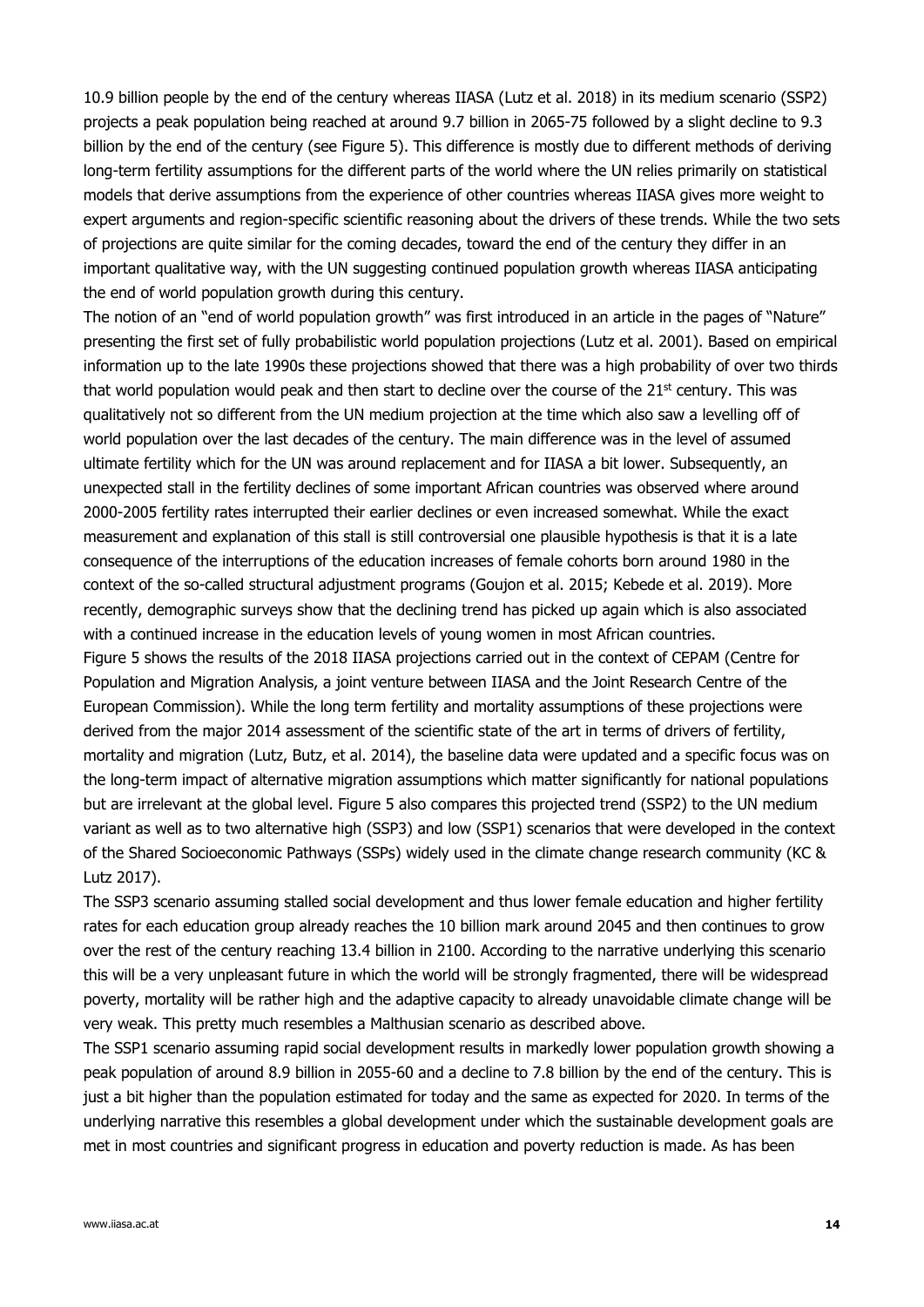shown elsewhere (Abel et al. 2016) meeting SDG4 (on education) and SDG3 (on health including reproductive health) will help to bring the SSP2 scenario closer towards the SSP1 scenario in terms of the total world population growth resulting from these trends.







Figure 6: Global trends in the proportion of the population above age 65 according to different scenarios

50.00%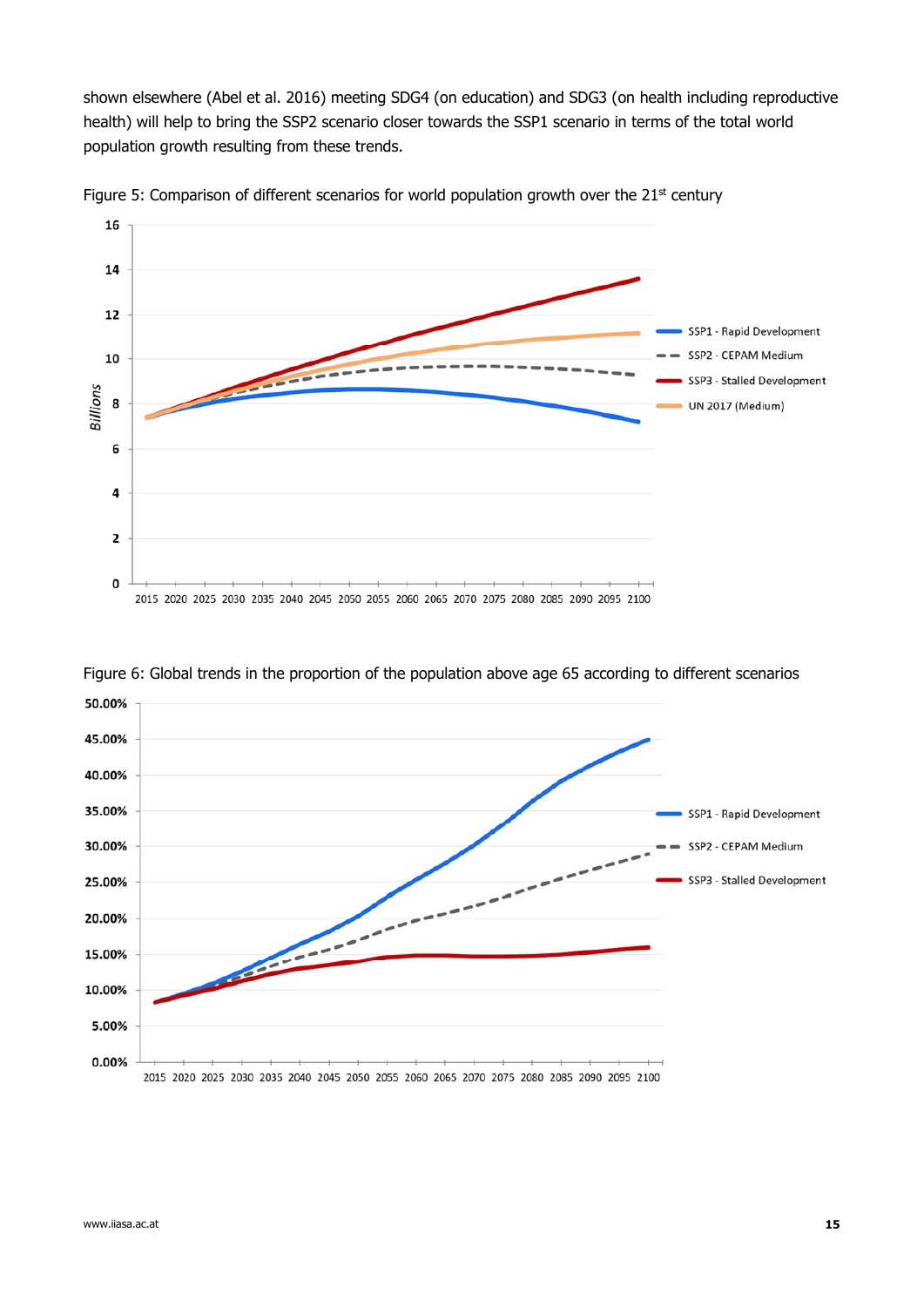Under all scenarios the world population will get significantly older as a consequence of low fertility rates and increasing life expectancy (see Figure 6). In the medium (SSP2) scenario the proportion above age 65 increases from currently 8.3 percent to 17 percent by mid-century and 29 percent by 2100. Under the rapid social development scenario (SSP1) which assumes faster increases in life expectancy this proportion of elderly reaches around 20 percent in mid-century and 43 percent in 2100. The stalled development scenario (SSP3) on the other hand will see a much slower increase reaching only 16 percent by the end of the century. When interpreting these different scenario results in terms of changing proportions of the populations above the age of 65 one has to keep in mind that a cut-off point at age 65 is rather artificial and reflects a static notion of being "old". The typical 65-year old in the 1960s had on average a much worse health status than the average 65-year old today. Also, in terms of the remaining life expectancy the 65-year old has many more years to expect today. This is also reflected in the saying "70 is the new 60" for which there is a lot of evidence. In terms of demographic ageing indicators this is also covered by new indicators such as the proportion of persons that have a remaining life expectancy of 15 or less years, an indicator that increases much more slowly than the proportion above age 65 plotted here (Sanderson & Scherbov 2019). This also needs to be taken into account when comparing the scenarios. SSP1 partly results in much more population ageing because it also assumes more rapid increases in life expectancy. And this is only likely to happen when at the same time disability-free life expectancy continues to increase. Hence, when thinking about a world population at the end of the century where possibly 40 percent of the population will be above age 65 we should not think in terms of the 65-year-olds we know today. If such a scenario should indeed materialize it could be expected that a majority of these people above age 65 would be not-so-elderly healthy and active people. But still it will pose challenges to adapting existing institutions including systems of social security.

In terms of educational attainment (Figures 7-9), in 2016 10.3 percent of the world population had no formal education at all and 10.9 percent had some sort of post-secondary education. Under the medium (SSP2) scenario significant progress will happen, with the proportion without any education declining to 5 percent by mid-century and on 1 percent by 2100, while at the same time the proportion with post-secondary increase to 20 and 38 percent respectively. Under the rapid development (SSP1) scenario the proportion with postsecondary education increases to 32 percent in 2050 and 65 percent in 2100.

But further long-term progress in education is not guaranteed, despite of the fact that today in virtually all countries the young generations are better educated than the older ones. As illustrated by the stalled development (SSP3) scenario in Figure 9 the combination of high population growth with little further schooling expansion can actually result in an increase of the proportion without any formal education from 10 to 22 percent by the end of the century. This scenario also shows a stall in the proportions with postsecondary education below 12 percent. This scenario will also a result in a greatly polarized world. While the countries in today's developed world and the emerging economies where the young generations are already fairly well educated will continue to enjoy high levels of education the African and South Asian populations may actually become less educated because school expansion will not be able to keep pace with the rapid population growth.

Viewed together these population and education scenarios clearly illustrate that still two very different futures are possible: (a) One resembling the Malthusian trap which is captured by the SSP3 scenario in which low education investments and continued high fertility in Africa and parts of South Asia reinforce each other and lock the world into a trap of very high population growth and poverty and low adaptive capacity to environmental change; (b) another optimistic one captured by SSP1 where these feed-backs result in a virtuous cycle of further strong improvements in education together with lower fertility and an end of world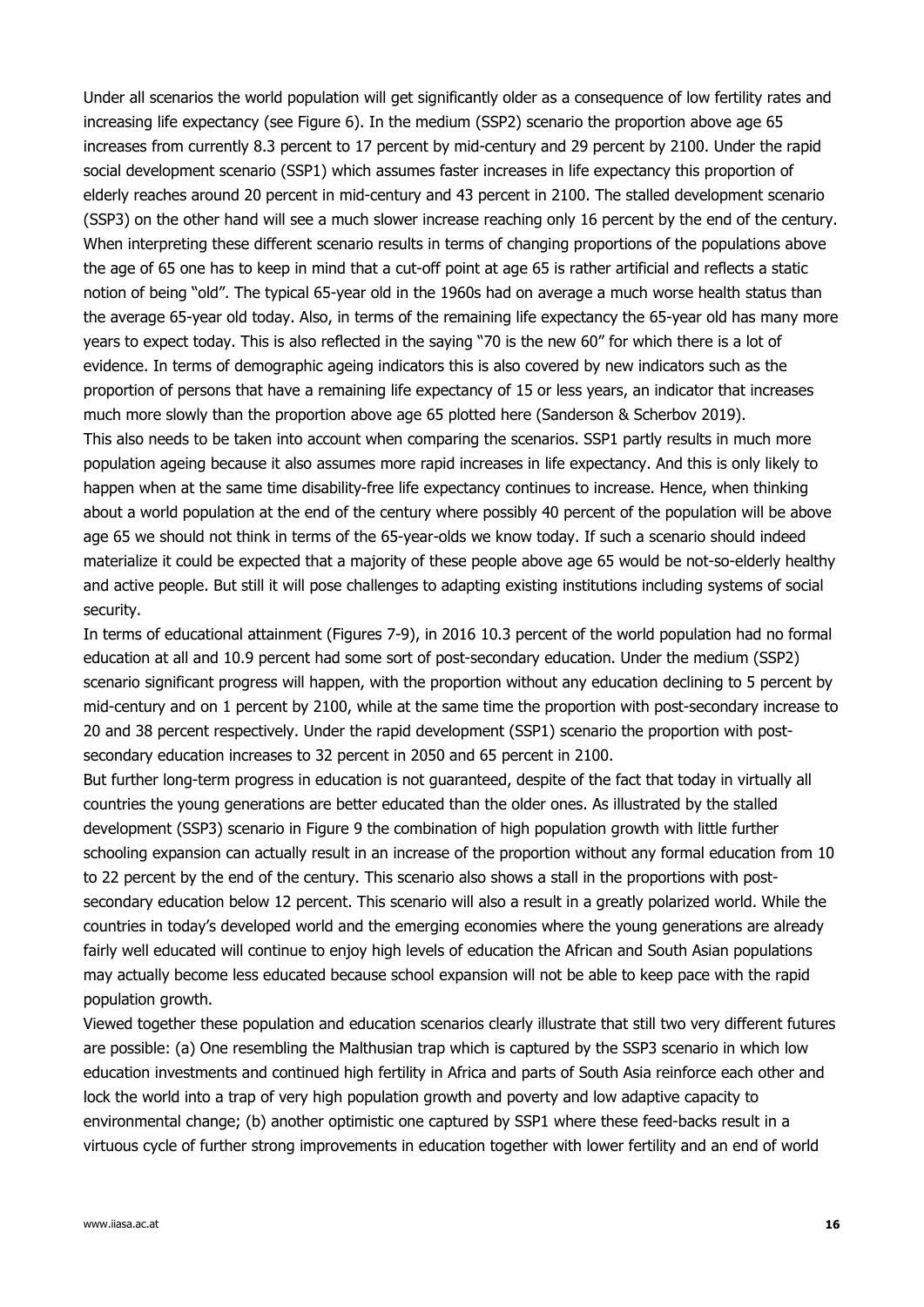population growth and thus more healthy and wealthy people who are better empowered to adapt to already unavoidable environmental changes.



Figure 7: World population by level of educational attainment, Medium Scenario (SSP2)

Figure 8: World Population by level of educational attainment, SSP1 Scenario – Rapid Development

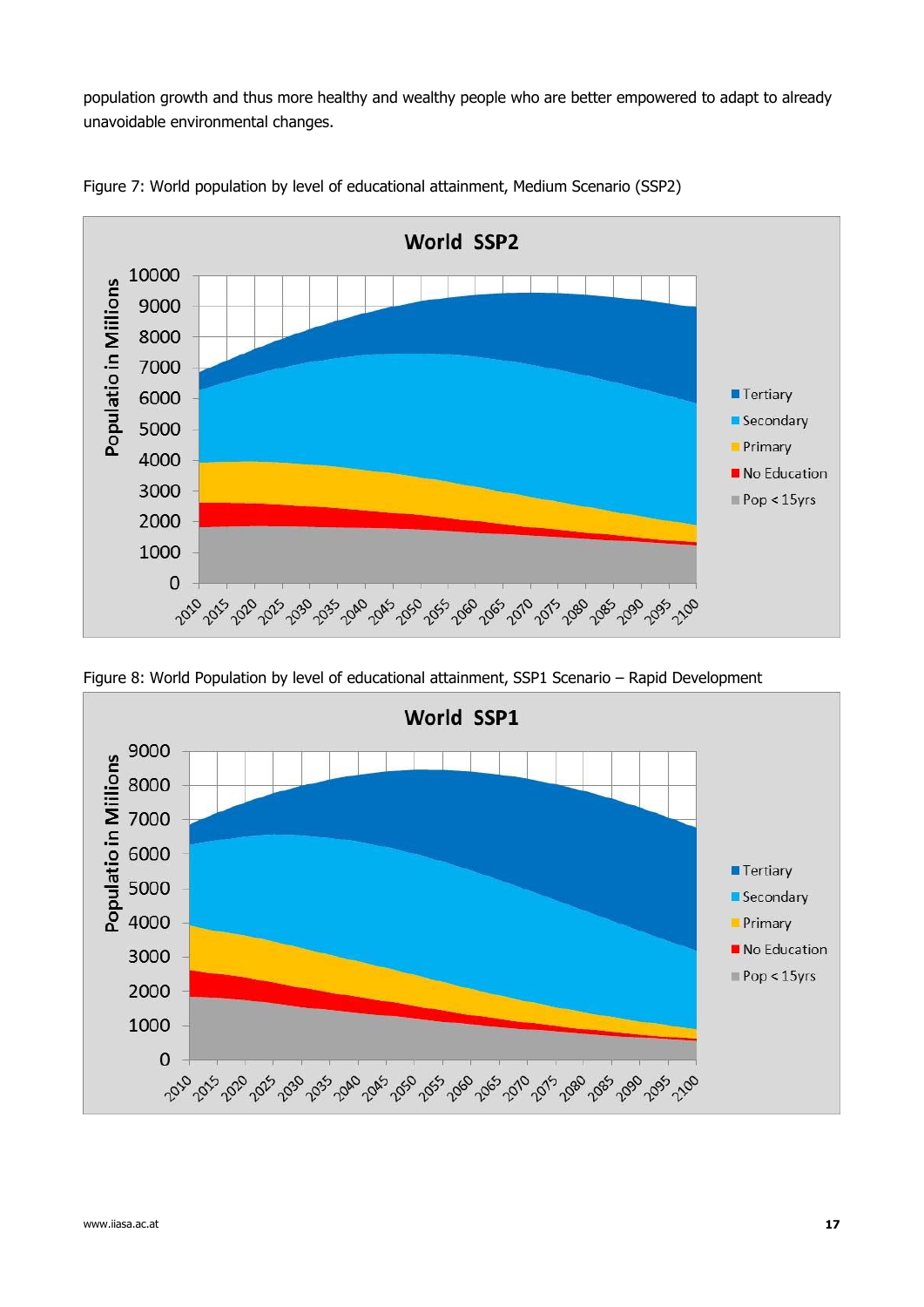

Figure 9: World population by level of education, SSP3 Scenario, Stalled Development

Whether the world will move towards one of these two opposing directions or will end up somewhere in the middle will depend largely on policy choices made over the coming years.

These different population and education scenarios are highly relevant for different aspects of sustainable development. An important field of application is in assessing the likely future resilience and adaptive capacity to all kinds of potentially disruptive changes, including global environmental change. Recently, in the analysis of climate change, the attention has shifted from an earlier almost exclusive focus on mitigation to adaptation that will be necessary when coping with already unavoidable changes of the climate. However, much of the ongoing research in the field superimposes projected biophysical conditions for the end of this century onto present-day socioeconomic conditions (IPCC 2014), when we know that societies are also changing over time in dimensions such as public health capabilities that are essential for their adaptive capacity. Disregarding such future social change would be misleading. It has been demonstrated recently that education is a key determinant of differential vulnerability both at the individual and societal level (Butz et al. 2014). Hence, the above described SSP scenarios are an effective way for also forecasting societies' future adaptive capacities to climate change (Muttarak & Lutz 2017). Contrasting the SSP1 and SSP3 scenarios for the rest of the century (Lutz et al. 2014) it was recently shown that due to the educational expansion under the rapid social development path in SSP1, disaster mortality will be much lower – even in the case of increasing climate related hazard – than in the SSP3 scenario where underinvestment in education leads to high population growth and heightened vulnerability. Given the uncertainty about the precise manifestations of climate change in specific areas, there is a strong case to be made for general empowerment through education which increases human and social capital to flexibly and effectively react to upcoming challenges rather than investing in massive concrete infrastructure projects.

More generally, for the interactions of humans with environmental change, education has been shown to matter for behavioral changes necessary to mitigate human impacts such as changing behaviors in terms of choosing greener technologies, switching to public transport or recycling waste (Muttarak & Lutz 2017). Since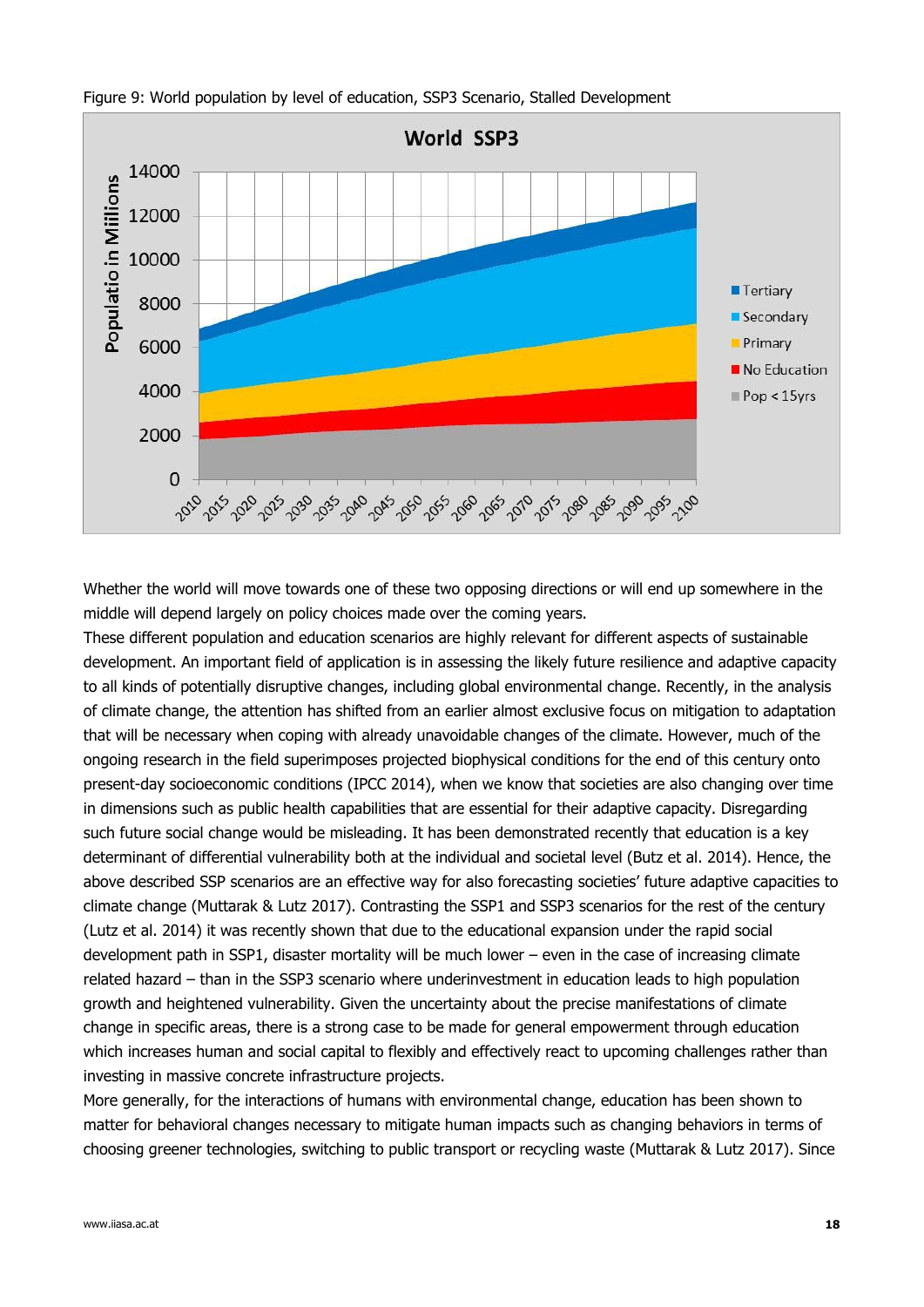education improves knowledge, understanding of complex information, efficiency in allocation of resources and capacity to plan for the future (Cutler & Lleras-Muney 2010; Kenkel 1991; van der Pol 2011) it is conducive for making better choices at the individual and societal level that will make a transition toward sustainability more likely.

# **5. Conclusions: Population growth and brainpower for sustainable development**

The future trends in population and education greatly matter for many dimensions of sustainable development and all of its three social, economic and environmental pillars. With respect to trying to identify the impact of population growth on environmental change the combined effects of population growth (P), affluence (A) and technology (T) on environmental impact (I) has sometimes been expressed through the "I=PAT" equation. Called the Ehrlich-Holdren or Kaya identity, it lends itself to efforts to quantify the contribution of the individual components on environmental impact. The decomposition literature based on this identity has, however, been inconclusive due to the fact that the three components tend to work in different directions, are not independent from each other, and not all consumption can be meaningfully attributed to individuals. In particular, it has been pointed out that households and not individuals should be taken as the consuming units and that the consumption or impacts of big companies or the military cannot be meaningfully attributed to individuals. But despite some of these problems, the literature mostly agrees that population change and change in consumption patterns are both relevant aspects, even though the latter tends to dominate the picture (O'Neill et al. 2005).

The number of people on this planet not only matters with respect to their consumption and impact on the natural environment and thus the life support systems of future generations, it also matters in terms of human rights and basic needs to be met. It is clearly more difficult to leave no one behind and secure basic entitlements under continued rapid population growth associated with stalled development (SSP3) than under a scenario of rapid fertility decline together with fast socioeconomic development (SSP1). But while the human headcount on our planet clearly matters, the analysis summarized in this paper also shows that what is inside the heads matters more than the mere number.

Much more research is needed in this field, in particular to better understand the mechanisms by which enhanced cognitive abilities (brain power) can contribute to changes in our behavior at the individual and collective level toward achieving sustainable development. Many of the solutions are readily available on the table but they are not being implemented due to blockades at various levels, including the links between perception and behavior in our brains. Recognizing this, the German National Academy of Sciences Leopoldina has recently held two symposia in support of the Global Sustainable Development Report 2019 (Messerli et al. 2019) to explicitly address the cognitive preconditions for a successful sustainability transition. Under the heading "Brainpower for sustainable development" (Lutz et al. 2019) it has been affirmed that "brain power comprises the competences, abilities, traits and motivational skills that enable people to make sound decisions and adapt their behavior. Brain power is a key prerequisite for a successful transition towards sustainability. Individual brain power develops out of a continuous, lifelong interaction between genetic dispositions, maturation processes, environmental conditions and social experience. The most obvious way to strengthen brain power is to provide positive supportive environmental conditions in early childhood, both formal and informal high-quality education as well as lifelong learning. Furthering general cognitive and motivational competences proves to be more effective than specialized programs" (cited from Lutz et al. 2019, page.1). -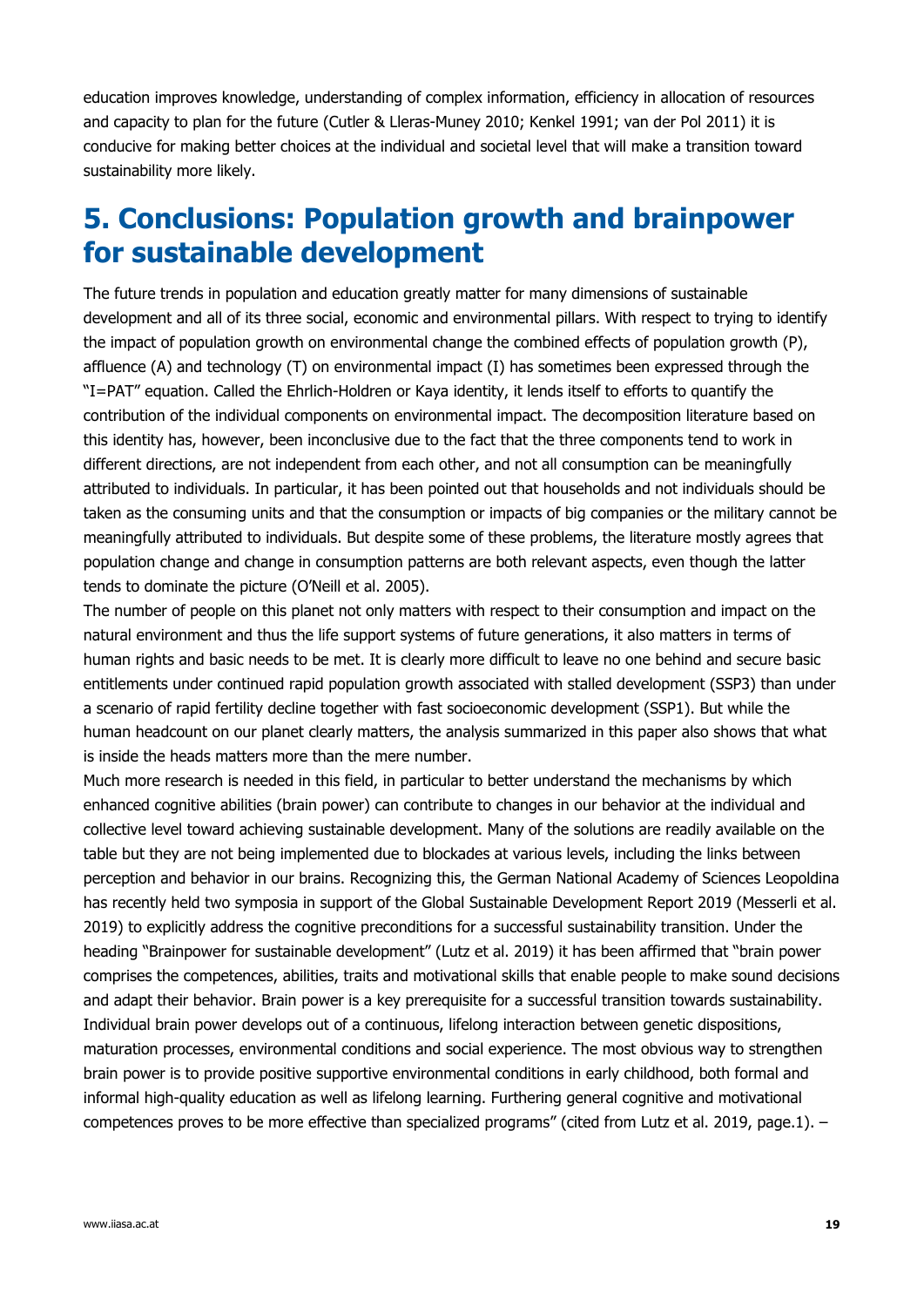Again, this points to the overriding and fundamental importance of universal literacy and continued education for both women and men to assure future human wellbeing on this planet.

## **References**

- Abel, G.J. et al. 2016. Meeting the Sustainable Development Goals leads to lower world population growth. Proceedings of the National Academy of Sciences 113(50): 14294–14299.
- Aland, K. 1990. Luther Deutsch. Die Werke Martin Luthers in Neuer Auswahl Fuer Die Gegenwart. Band 5: Die Schrifauslegung. Göttingen: Vandenhoeck & Ruprecht.
- Baker, D.P., D. Salinas, and P.J. Eslinger. 2012. An envisioned bridge: Schooling as a neurocognitive developmental institution. Developmental Cognitive Neuroscience 2, Supplement 1(0): S6-S17.
- Barro, R.J. and J.W. Lee. 1996. International measures of schooling years and schooling quality. American Economic Review 86(2): 218–223.
- Becker, S.O. and L. Woessmann. 2009. Was Weber rrong? A human capital theory of Protestant economic history. The Quarterly Journal of Economics 124(2): 531-596.
- Benhabib, J. and M. Spiegel. 1994. The role of human capital in economic development. Evidence from aggregate cross-country data. Journal of Monetary Economics 34(2): 143–173.
- Blair, C. et al. 2005. Rising mean IQ: Cognitive demand of mathematics education for young children, population exposure to formal schooling, and the neurobiology of the prefrontal cortex. Intelligence 33(1): 93–106.
- Bongaarts, J. 2010. The causes of educational differences in fertility in Sub-Saharan Africa. Vienna Yearbook of Population Research 8: 31–50.
- Brinch, C.N. and T.A. Galloway. 2012. Schooling in adolescence raises IQ scores. Proceedings of the National Academy of Sciences 109(2): 425-430.
- Broadberry, S. and K.H. O'Rourke. 2010. The Cambridge Economic History of Modern Europe: Volume 1, 1700-1870. Cambridge: Cambridge University Press.
- Bruine de Bruin, W., A.M. Parker, and B. Fischhoff. 2007. Individual differences in adult decision-making competence. Journal of Personality and Social Psychology 92(5): 938–956.
- Butz, W.P., W. Lutz, and J. Sendzimir eds. 2014. Education and Differential Vulnerability to Natural Disasters. Special Issue, Ecology and Society. Resilience Alliance.
- Caldwell, J.C. 1976. Toward a restatement of demographic transition theory. Population and Development Review 2(3/4): 321–366.
- Cleland, J.G. and C. Wilson. 1987. Demand theories of the fertility transition: an iconoclastic view. Population Studies 41: 5–30.
- Coale, A.J. 1973. The Demographic Transition Reconsidered. Pages 53–72 in Proceedings of the International Population Conference. International Population Conference, Committee on South-North Migration. Liege: International Union for the Scientific Study of Population.
- Cohen, D. and M. Soto. 2007. Growth and human capital: Good data, good results. Journal of Economic Growth 12(1): 51–76.
- Cutler, D.M. and A. Lleras-Muney. 2010. Understanding differences in health behaviors by education. *Journal* of health economics 29(1): 1–28.
- Easterlin, R.A. 1983. Modernization and fertility: A critical essay. Determinants of fertility in developing countries 2: 562–586.
- Ehrlich, P.R. 1968. The Population Bomb. Cutchogue, N.Y.: Buccaneer Book.
- Ehrlich, P.R. and A.H. Ehrlich. 1990. The Population Explosion. Simon & Schuster Australia.
- Fuchs, R. and A. Goujon. 2014. Future fertility in high fertility countries. Pages 147–225 in W. Lutz, W. P. Butz, and S. KC, eds., World Population and Human Capital in the 21st Century. Oxford: Oxford University Press.
- de la Fuente, A. and R. Doménech. 2006. Human capital in growth regressions: How much difference does data quality make? Journal of the European Economic Association 4(1): 1-36.
- Goujon, A., W. Lutz, and S. KC. 2015. Education stalls and subsequent stalls in African fertility: A descriptive overview. Demographic Research 33(47): 1281-1296.
- IPCC. 2014. Climate Change 2014: Impacts, Adaptation, and Vulnerability. Part A: Global and Sectoral Aspects. Working Group II Contribution to the Fifth Assessment Report of the Intergovernmental Panel on Climate Change. New York: Cambridge University Press.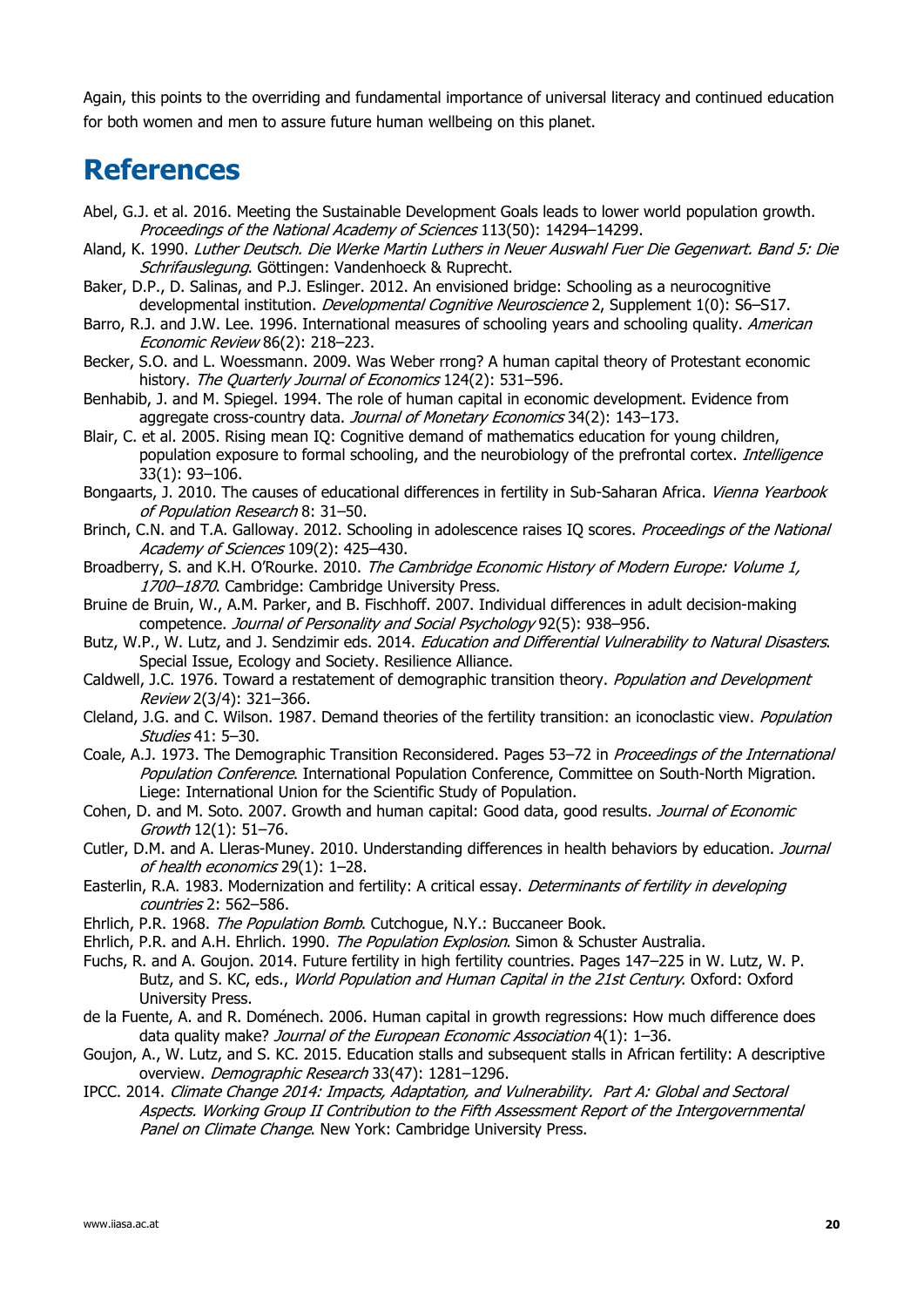- KC, S. and W. Lutz. 2017. The human core of the shared socioeconomic pathways: Population scenarios by age, sex and level of education for all countries to 2100. Global Environmental Change 42: 181-192.
- Kebede, E., A. Goujon, and W. Lutz. 2019. Stalls in Africa's fertility decline partly result from disruptions in female education. Proceedings of the National Academy of Sciences 116(8): 2891-2896.
- Kenkel, D.S. 1991. Health Behavior, Health Knowledge, and Schooling. Journal of Political Economy 99(2): 287–287.
- Klingholz, R. and W. Lutz. 2016. Wer Überlebt? Bildung Entscheidet Über Die Zukunft Der Menschheit. Frankfurt am Main: Campus Verlag.
- Landry, A. 1934. La Révolution Démographique. Études et Essais Sur Les Problèmes de La Population. Paris: Recueil Sirey.
- Lewis, C.M. et al. 2009. Learning sculpts the spontaneous activity of the resting human brain. Proceedings of the National Academy of Sciences 106(41): 17558-17563.
- Lutz, W. 2014. A population policy rationale for the twenty-first century. Population and Development Review 40(3): 527–544.
- Lutz, W. et al. 2019. Brain Power for Sustainable Development. The Cognitive Preconditions for a Successful Sustainability Transition. Berlin: German National Academy of Sciences Leopoldina.
- Lutz, W. et al. eds. 2018. Demographic and Human Capital Scenarios for the 21st Century. Luxembourg: Publications Office of the European Union.
- Lutz, W. 2017. Global Sustainable Development priorities 500 y after Luther: Sola schola et sanitate. Proceedings of the National Academy of Sciences 114(27): 6904–6913.
- Lutz, W. ed. 1994. Population-Development-Environment. Understanding Their Interactions in Mauritius. Heidelberg: Springer Verlag.
- Lutz, W., W.P. Butz, and S. KC eds. 2014. World Population and Human Capital in the Twenty-First Century. Oxford, UK: Oxford University Press.
- Lutz, W., J.C. Cuaresma, and W. Sanderson. 2008. The demography of educational attainment and economic arowth. *Science* 319(5866): 1047-1048.
- Lutz, W. and S. KC. 2011. Global Human Capital: Integrating Education and Population. Science 333(6042): 587–592.
- Lutz, W. and E. Kebede. 2018. Education and health: Redrawing the Preston curve. Population and Development Review 44(2): 343–361.
- Lutz, W. and R. Muttarak. 2017. Forecasting societies' adaptive capacities through a demographic metabolism model. Nature Climate Change 7(3): 177–184.
- Lutz, W., R. Muttarak, and E. Striessnig. 2014. Universal education is key to enhanced climate adaptation. Science 346(6213): 1061-1062.
- Lutz, W., W. Sanderson, and S. Scherbov. 2001. The end of world population growth. Nature 412(6846): 543–545.
- McKeown, T. 1976. The Modern Rise of Population. New York: Academic Press.
- Meadows, Dennis et al. 1972. The Limits to Growth. New York: Universe Books.
- Messerli, P. et al. 2019. Global Sustainable Development Report 2019: The Future Is Now Science for Achieving Sustainable Development. New York: United Nations.
- Missiou, A. 2011. Literacy and Democracy in Fifth-Century Athens. New York: Cambridge University Press.
- Muttarak, R. and W. Lutz. 2017. Forecasting societies' adaptive capacities through demographic metabolism model. Nature Climate Change.
- Notestein, F.W. 1945. Population: The long view. Pages 36–69 in T. W. Schultz, ed., Food for the World. Chicago, IL, USA: University of Chicago Press.
- O'Neill, B.C., F.L. MacKellar, and W. Lutz. 2005. Population and Climate Change. Cambridge University Press. Peters, E. et al. 2006. Numeracy and decision making. Psychological Science 17(5): 407-413.
- van der Pol, M. 2011. Health, education and time preference. Health Economics 20(8): 917-929.
- Pritchett, L. 2001. Where Has All the Education Gone? The World Bank Economic Review 15(3): 367-391.
- Sanderson, W.C. and S. Scherbov. 2019. Prospective Longevity: A New Vision of Population Aging. 1 edition. Cambridge, Massachusetts: Harvard University Press.
- Simon, J. 1981. The Ultimate Resource. Princeton, NJ: Princeton University Press.
- Skirbekk, V. 2008. Fertility trends by social status. *Demographic Research* 18(5): 145–180.
- Sobotka, T. and É. Beaujouan. 2014. Two is best? The persistence of a two-child family ideal in Europe. Population and Development Review 40(3): 391–419.
- Thompson, W.S. 1929. Danger Spots in World Population. AA Knopf.
- Todd, E. 1987. The Causes of Progress: Culture, Authority, and Change. Oxford, UK: Basil Blackwell.